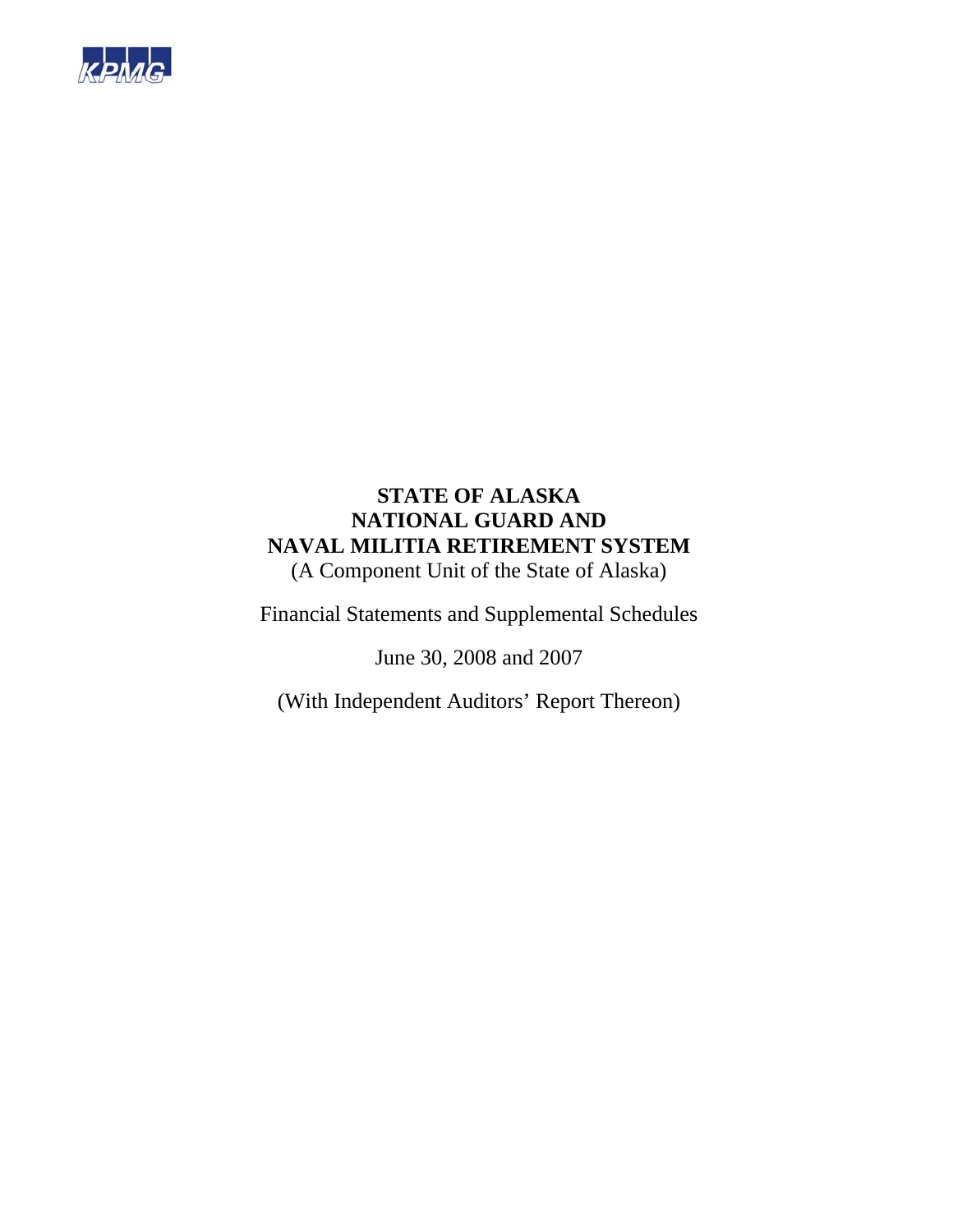(A Component Unit of the State of Alaska)

June 30, 2008 and 2007

## **Table of Contents**

|                                                                    | Page(s)   |
|--------------------------------------------------------------------|-----------|
| <b>Independent Auditors' Report</b>                                | $1 - 2$   |
| Management's Discussion and Analysis                               | $3 - 8$   |
| <b>Financial Statements:</b>                                       |           |
| <b>Statements of Plan Net Assets</b>                               | 9         |
| Statements of Changes in Plan Net Assets                           | 10        |
| <b>Notes to Financial Statements</b>                               | $11 - 27$ |
| <b>Required Supplementary Information:</b>                         |           |
| <b>GASB Statement No. 25:</b>                                      |           |
| <b>Schedule of Funding Progress</b>                                | 28        |
| Schedule of Employer Contributions                                 | 29        |
| Notes to Required Supplementary Information                        | $30 - 31$ |
| <b>Additional Information:</b>                                     |           |
| Schedule of Administrative and Investment Deductions               | 32        |
| Schedule of Payments to Consultants Other than Investment Advisors | 33        |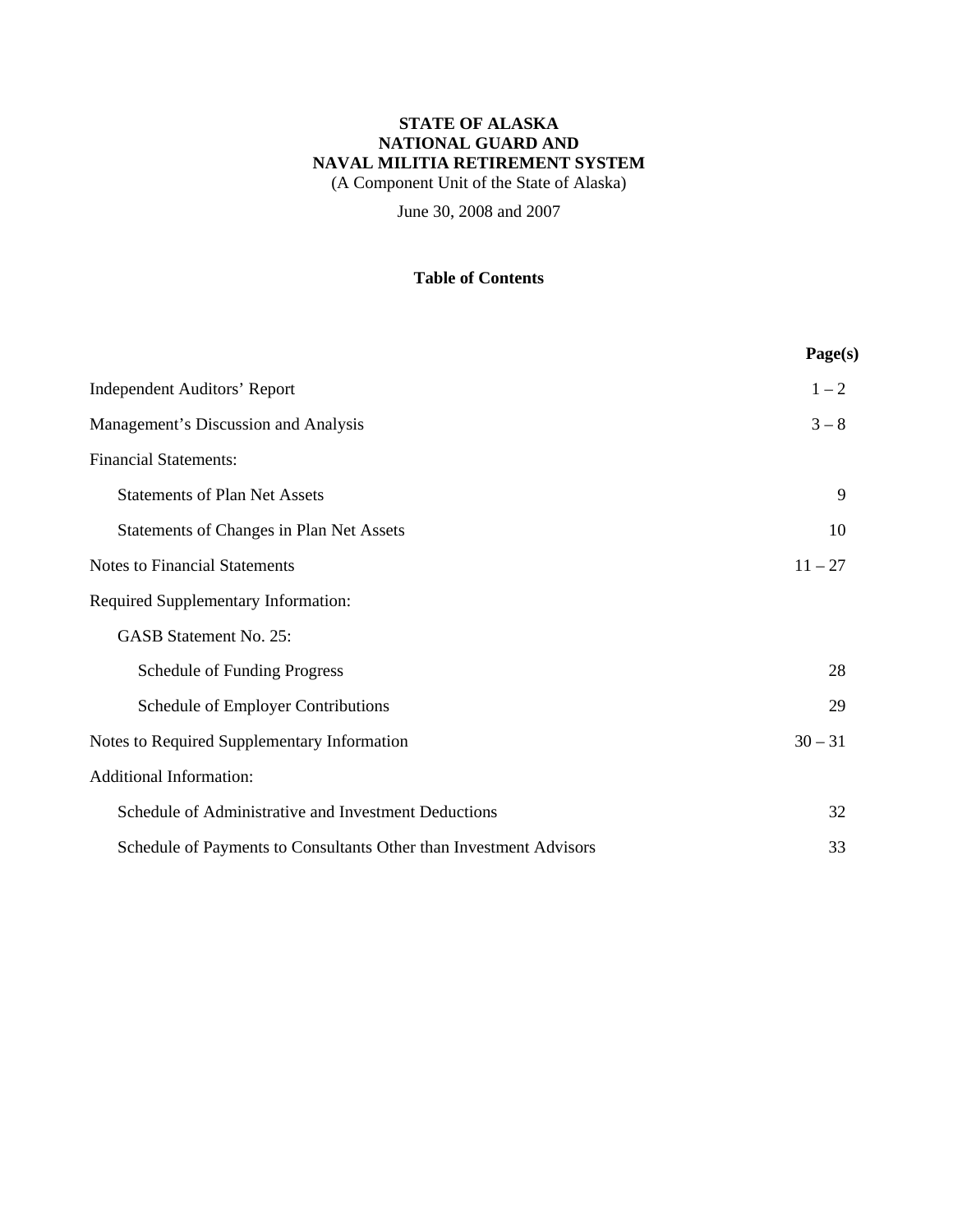

**KPMG LLP**  Suite 600 701 West Eighth Avenue Anchorage, AK 99501

### **Independent Auditors' Report**

Division of Retirement and Benefits State of Alaska National Guard and Naval Militia Retirement System:

We have audited the accompanying statements of plan net assets of the State of Alaska National Guard and Naval Militia Retirement System (Plan), a Component Unit of the State of Alaska, as of June 30, 2008 and 2007, and the related statements of changes in plan net assets for the years then ended. These financial statements are the responsibility of the Plan's management. Our responsibility is to express an opinion on these financial statements based on our audits.

We conducted our audits in accordance with auditing standards generally accepted in the United States of America. Those standards require that we plan and perform the audit to obtain reasonable assurance about whether the financial statements are free of material misstatement. An audit includes consideration of internal control over financial reporting as a basis for designing audit procedures that are appropriate in the circumstances, but not for the purpose of expressing an opinion on the effectiveness on the internal control over financial reporting. Accordingly, we express no such opinion. An audit also includes examining, on a test basis, evidence supporting the amounts and disclosures in the financial statements, assessing the accounting principles used and significant estimates made by management, as well as evaluating the overall financial statement presentation. We believe that our audits provide a reasonable basis for our opinion.

In our opinion, the financial statements referred to above present fairly, in all material respects, the plan net assets of the State of Alaska National Guard and Naval Militia Retirement System, a Component Unit of State of Alaska, as of June 30, 2008 and 2007, and the changes in plan net assets for the years then ended in conformity with U.S. generally accepted accounting principles.

The accompanying required supplementary information of management's discussion and analysis on pages 3 to 8 and schedules of funding progress and employer contributions on pages 28 through 31 are not a required part of the basic financial statements but are supplementary information required by U.S. generally accepted accounting principles. We have applied certain limited procedures, which consisted principally of inquiries of management regarding the methods of measurement and presentation of the required supplementary information. However, we did not audit the information and express no opinion on it.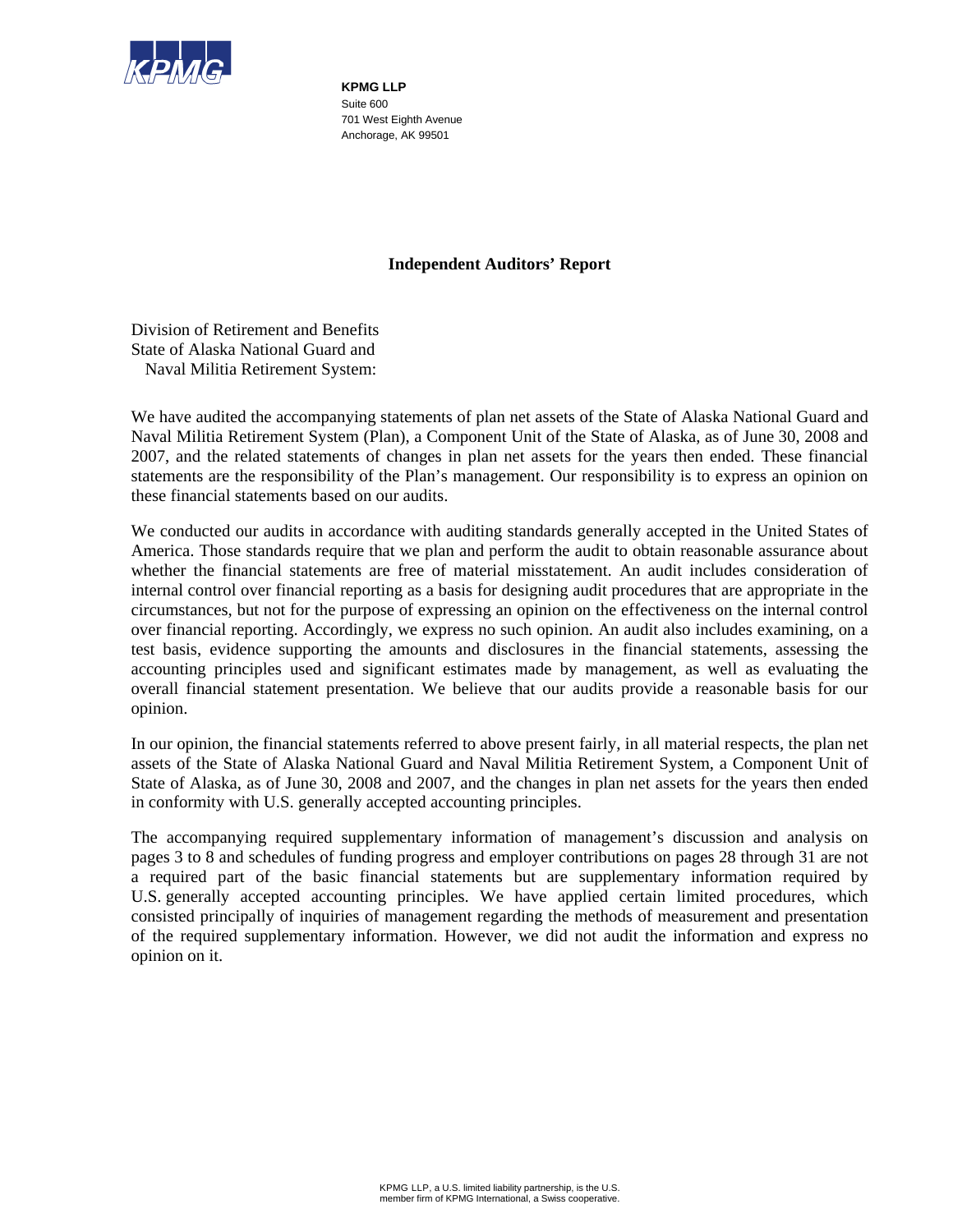

Our audits were conducted for the purpose of forming an opinion on the basic financial statements taken as a whole. Schedules 1 and 2 on pages 32 and 33 are presented for the purpose of additional analysis and are not a required part of the basic financial statements. This information is the responsibility of the Plan's management, has been subjected to the auditing procedures applied in the audits of the basic financial statements and, in our opinion, is fairly stated in all material respects in relation to the basic financial statements taken as a whole.

KPMG LLP

December 15, 2008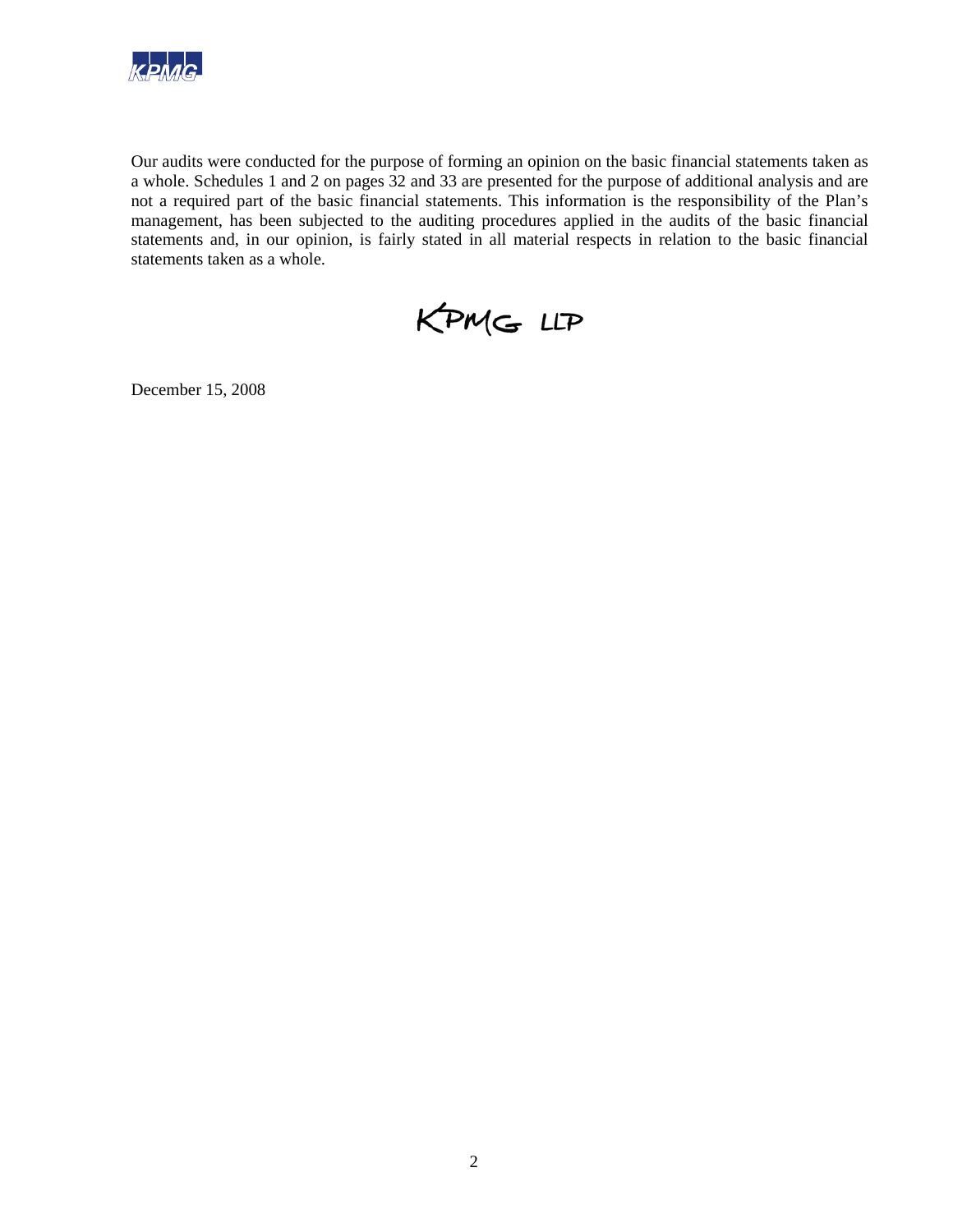(A Component Unit of the State of Alaska)

Management's Discussion and Analysis

June 30, 2008 and 2007

This section presents management's discussion and analysis (MD&A) of the National Guard and Naval Militia Retirement System's (Plan) financial position and performance for the years ended June 30, 2008 and 2007. This section is presented as a narrative overview and analysis. Please read the MD&A in conjunction with the financial statements, notes to financial statements, required supplementary information, and additional information to better understand the financial condition and performance of the Plan during the fiscal years ended June 30, 2008 and 2007. Information for fiscal year 2006 is presented for comparative purposes.

### **Financial Highlights**

The Plan's net assets held in trust for pension benefits as of June 30, 2008 and 2007 are \$27,188,928 and \$17,614,319, respectively.

The Plan's net assets held in trust for pension benefits as of June 30, 2008, increased by \$9,574,609 or 54.4% from fiscal year 2007. The Plan's net assets held in trust for pension benefits as of June 30, 2007, increased by \$2,026,750 or 13.0% over fiscal year 2006.

Employer contributions totaled \$1,737,406 during fiscal years 2008 and 2007, respectively. There was no change from fiscal years 2007 to 2008 and a decrease of \$316,394 or 15.4% from fiscal years 2006 and 2007, respectively.

State of Alaska appropriations totaled \$10,000,000 during fiscal year 2008. There were no State of Alaska appropriations to the Plan during fiscal year 2007.

Net investment income (loss) decreased from \$2,194,596 in 2007 to (\$395,751) in 2008, reflecting a decrease of 118.0%. Net investment income increased from \$878,091 in 2006 to \$2,194,596 in 2007, reflecting an increase of 149.9%.

Benefit payments totaled \$1,642,441 and \$1,754,860 during fiscal years 2008 and 2007, respectively; reflecting a decrease of \$112,419 or 6.4% and an increase of \$14,714 or 0.8% from fiscal years 2007 and 2006.

#### **Overview of the Financial Statements**

This discussion and analysis is intended to serve as an introduction to the Plan's financial statements. The Plan's financial statements are comprised of three components: (1) statement of plan net assets, (2) statement of changes in plan net assets, and (3) notes to financial statements. This report also contains required supplementary information and other supplementary schedules.

*Statement of Plan Net Assets* – This statement presents information regarding the Plan's assets, liabilities, and resulting net assets held in trust for pension benefits. This statement reflects the Plan's investments at fair market value, along with cash and short-term investments, receivables, and other assets less current liabilities at June 30, 2008 and 2007.

*Statement* of *Changes in Plan Net Assets* – This statement presents how the Plan's net assets held in trust for pension benefits changed during the fiscal years ended June 30, 2008 and 2007. This statement presents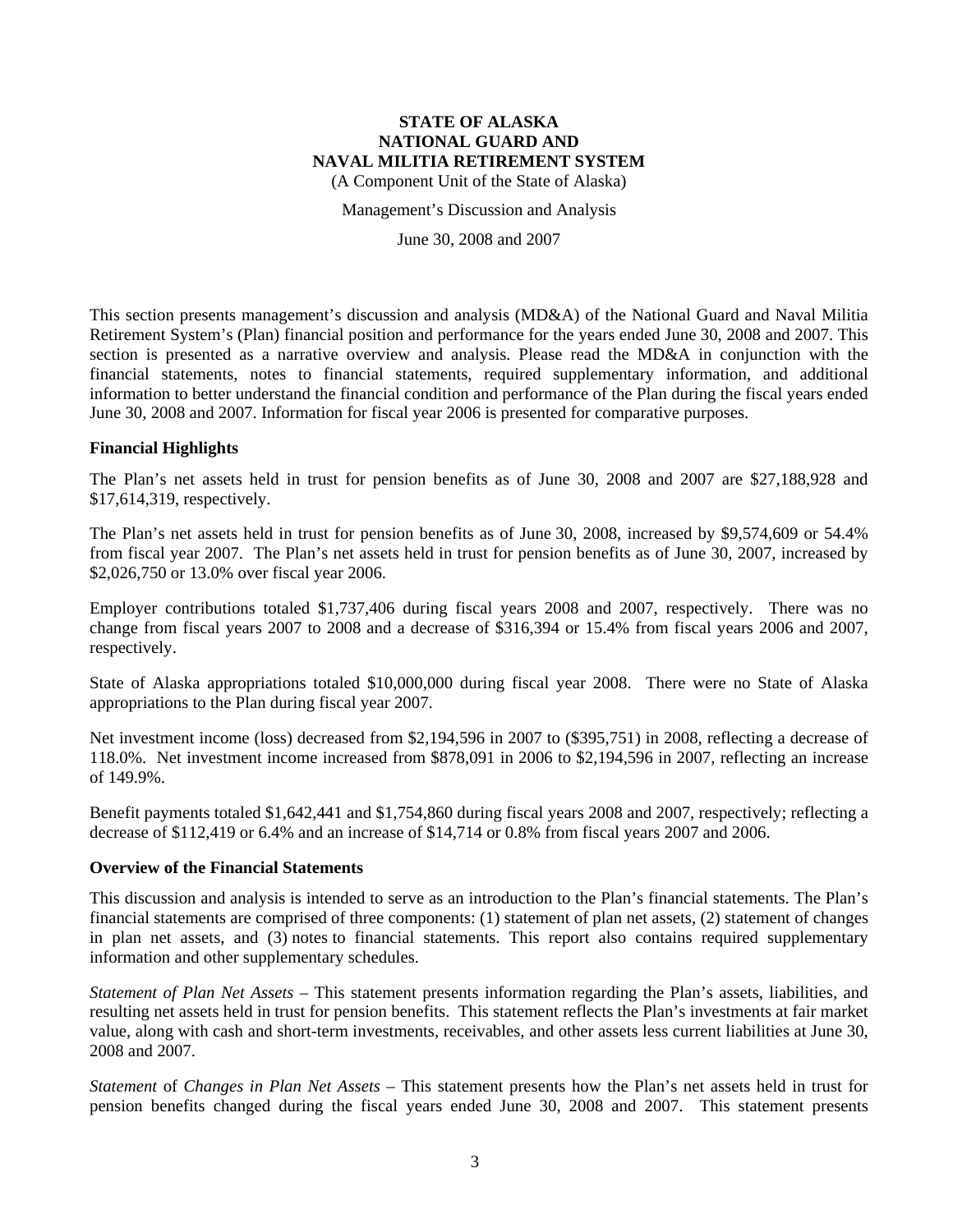(A Component Unit of the State of Alaska)

#### Management's Discussion and Analysis

### June 30, 2008 and 2007

contributions earned and investment income (loss) during the period. Deductions for pension benefits and operating deductions are also presented.

The above statements represent resources available for investment and payment of benefits as of June 30, 2008 and 2007, and the sources and uses of those funds during fiscal years 2008 and 2007.

*Notes to Financial Statements* – The notes to financial statements are an integral part of the financial statements and provide additional detailed information and schedules that is essential to a full understanding of the Plan's financial statements.

*Required Supplementary Information* – The required supplementary information consists of two schedules and related notes concerning the funded status of the Plan and actuarial assumptions and methods used in the actuarial valuation.

*Other Supplementary Schedules* – Other schedules include detailed information on administrative and investment deductions incurred by the Plan and payments to consultants (other than investment advisors) for professional services.

### **Plan Net Assets Increase/(decrease) Description 2008 2007 Amount Percentage 2006** Assets: Cash and cash equivalents  $$ 24,898 12,818 12,080 94.2\% 24,997$ Securities lending collateral — 1,804,387 (1,804,387) n/a 1,740,198 Investments, at fair value 27,236,684 17,689,982 9,546,702 54.0 15,648,266 Total assets 27,261,582 19,507,187 7,754,395 39.8 17,413,461 Liabilities: Accrued expenses 65,447 55,447 75,183 (19,736) (26.3) 77,749 Due to State of Alaska General Fund 17,207 13,298 3,909 29.4 7,945 Securities lending collateral payable — 1,804,387 (1,804,387) n/a 1,740,198 Total liabilities 72,654 1,892,868 (1,820,214) (96.2) 1,825,892 Net assets  $\begin{array}{cccc} \text{$} & 27,188,928 & 17,614,319 & 9,574,609 \end{array}$  54.4% 15,587,569

#### **Condensed Financial Information**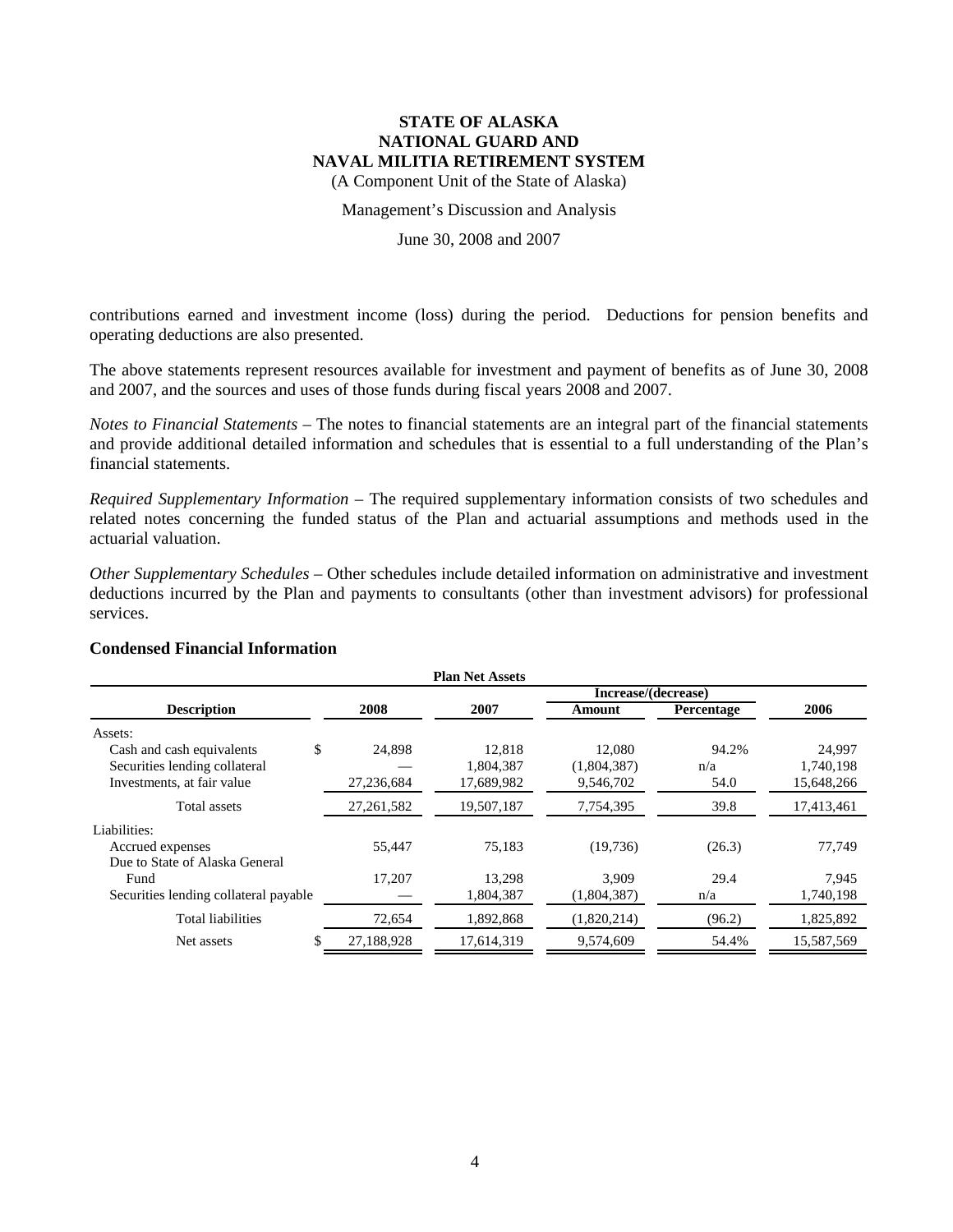(A Component Unit of the State of Alaska)

#### Management's Discussion and Analysis

June 30, 2008 and 2007

| <b>Changes in Plan Net Assets</b> |    |            |            |               |                   |            |
|-----------------------------------|----|------------|------------|---------------|-------------------|------------|
| Increase/(decrease)               |    |            |            |               |                   |            |
| <b>Description</b>                |    | 2008       | 2007       | <b>Amount</b> | <b>Percentage</b> | 2006       |
| Net assets, beginning of year     | \$ | 17,614,319 | 15,587,569 | 2,026,750     | 13.0%             | 14,506,252 |
| Additions:                        |    |            |            |               |                   |            |
| Contributions - DMVA              |    | 1,737,406  | 1,737,406  |               |                   | 2,053,800  |
| Appropriation - State of Alaska   |    | 10,000,000 |            | 10,000,000    | 100.0             |            |
| Net investment income (loss)      |    | (395, 751) | 2,194,596  | (2,590,347)   | (118.0)           | 878,091    |
| Total additions                   |    | 11,341,655 | 3,932,002  | 7,409,653     | 188.4             | 2,931,891  |
| Deductions:                       |    |            |            |               |                   |            |
| Pension benefits                  |    | 1.642.441  | 1.754.860  | (112, 419)    | (6.4)             | 1,740,146  |
| Administrative                    |    | 124,605    | 150,392    | (25, 787)     | (17.1)            | 110,428    |
| Total deductions                  |    | 1,767,046  | 1,905,252  | (138,206)     | (7.3)             | 1,850,574  |
| Increase in net assets            |    | 9,574,609  | 2,026,750  | 7,547,859     | 372.4             | 1,081,317  |
| Net assets, end of year           |    | 27,188,928 | 17,614,319 | 9,574,609     | 54.4%             | 15,587,569 |

#### **Financial Analysis of the Plan**

The Statement of Plan Net Assets as of June 30, 2008 and 2007 showed net assets held in trust for pension benefits of \$27,188,928 and \$17,614,319, respectively. The entire amount is available to cover the Plan's obligations to pay benefits to its members and their beneficiaries. These amounts also represent an increase in net assets held in trust for pension benefits of \$9,574,609 or 54.4% and \$2,026,750 or 13.0% from fiscal years 2007 and 2006, respectively. Over the long term, employer contributions and investment income are expected to cover the pension costs of the Plan.

The investment of pension funds is a long–term undertaking. On an annual basis, the Alaska Retirement Management Board (ARMB) reviews and adopts an asset allocation strategy to ensure the asset mix will remain at an optimal risk / return level given the Plan's constraints and objectives. During fiscal year 2008, the ARMB adopted an asset allocation that included 30% in domestic equities, 10% in international equities, and 60% in domestic fixed income (including cash). This asset allocation is expected to provide a five–year median return of 6.79%.

For fiscal years 2008 and 2007, the Plan's investments generated a -1.18% and a +13.30% rate of return, respectively. The Plan's annualized rate of return was +5.96% over the last three years and +6.84% over the last five years.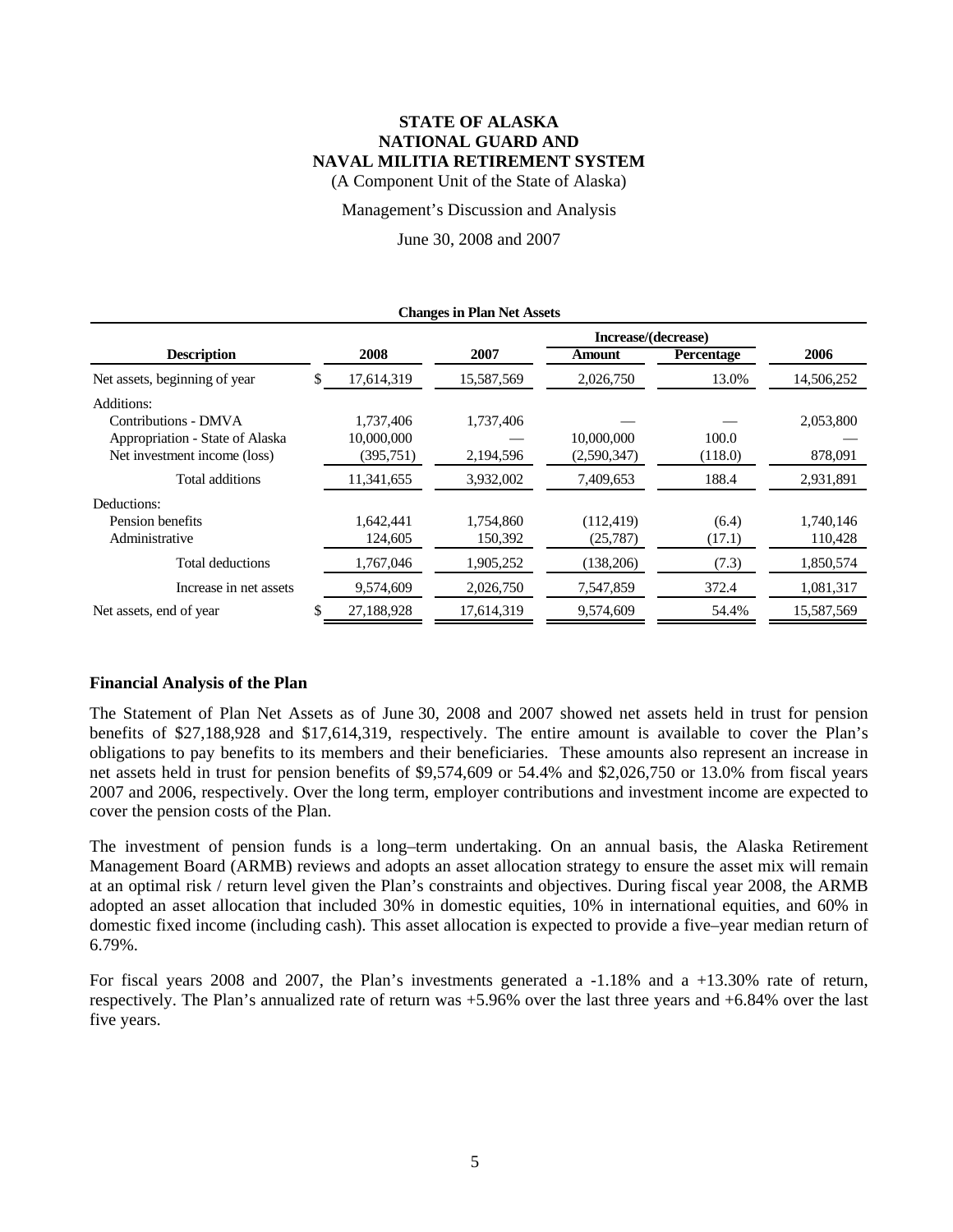(A Component Unit of the State of Alaska)

Management's Discussion and Analysis

June 30, 2008 and 2007

#### **Actuarial Valuations and Funding Progress**

The overall objective of a pension fund is to accumulate sufficient funds to meet all expected future obligations to members. The employer contribution requirements are actuarially determined and funded by contributions from the State of Alaska, Department of Military and Veterans' Affairs (DMVA). Annually, DMVA includes an appropriation to fund the Plan for the cost determined. The Plan uses the Entry Age Normal method of funding. Employer contribution amounts are recommended by the Actuary and adopted by the ARMB prior to each fiscal year that the contribution amount applies. The ratio of assets to liabilities decreased from 67.8% to 61.2% during the two–year period ending June 30, 2006. This decrease was due to a combination of the effects of the changes in assumptions and methods used in the valuation, as well as a demographic loss based on the experience of the system since the last valuation. The result was a total actuarial loss to the system of approximately \$1.9 million for the two-year period. Progress continues toward achieving and maintaining the funding objectives of the Plan.

A summary of the actuarial assumptions and methods is presented in the Notes to Required Supplementary Information. The assumptions, when applied in combination, fairly represent past and anticipated future experience of the Plan.

|                     | <b>Valuation year</b> |            |  |
|---------------------|-----------------------|------------|--|
|                     | 2006                  | 2004       |  |
| Valuation assets    | 15,587,569            | 13,391,055 |  |
| Accrued liabilities | 25,457,589            | 19,749,305 |  |
| Funding ratio       | 61.2%                 | 67.8%      |  |

#### **Contributions and Investment Income**

The additions required to fund retirement benefits are accumulated through a combination of employer contributions, State of Alaska appropriations, and net investment income.

|                                 | <b>Additions</b> |           |                     |            |           |
|---------------------------------|------------------|-----------|---------------------|------------|-----------|
|                                 |                  |           | Increase/(decrease) |            |           |
|                                 | 2008             | 2007      | Amount              | Percentage | 2006      |
| Contributions - DMVA            | 1,737,406        | 1,737,406 |                     | $-$ %      | 2,053,800 |
| Appropriation - State of Alaska | 10,000,000       |           | 10,000,000          | n/a        |           |
| Net investment income (loss)    | (395, 751)       | 2,194,596 | (2,590,347)         | (118.0)    | 878,091   |
| Total                           | 11,341,655       | 3.932.002 | 7,409,653           | 188.4%     | 2,931,891 |

There was no change in required employer contribution amounts from fiscal year 2007 to 2008 as employer contribution amounts for the Plan are determined biennially. Employer contributions decreased from \$2,053,800 during fiscal year 2006 to \$1,737,406 during fiscal year 2007, a decrease of \$316,394 or 15.4% due to lack of appropriated funds in fiscal year 2005. Additional funds had to be appropriated in 2006 to make up for the 2005 shortfall in the annual contribution amount.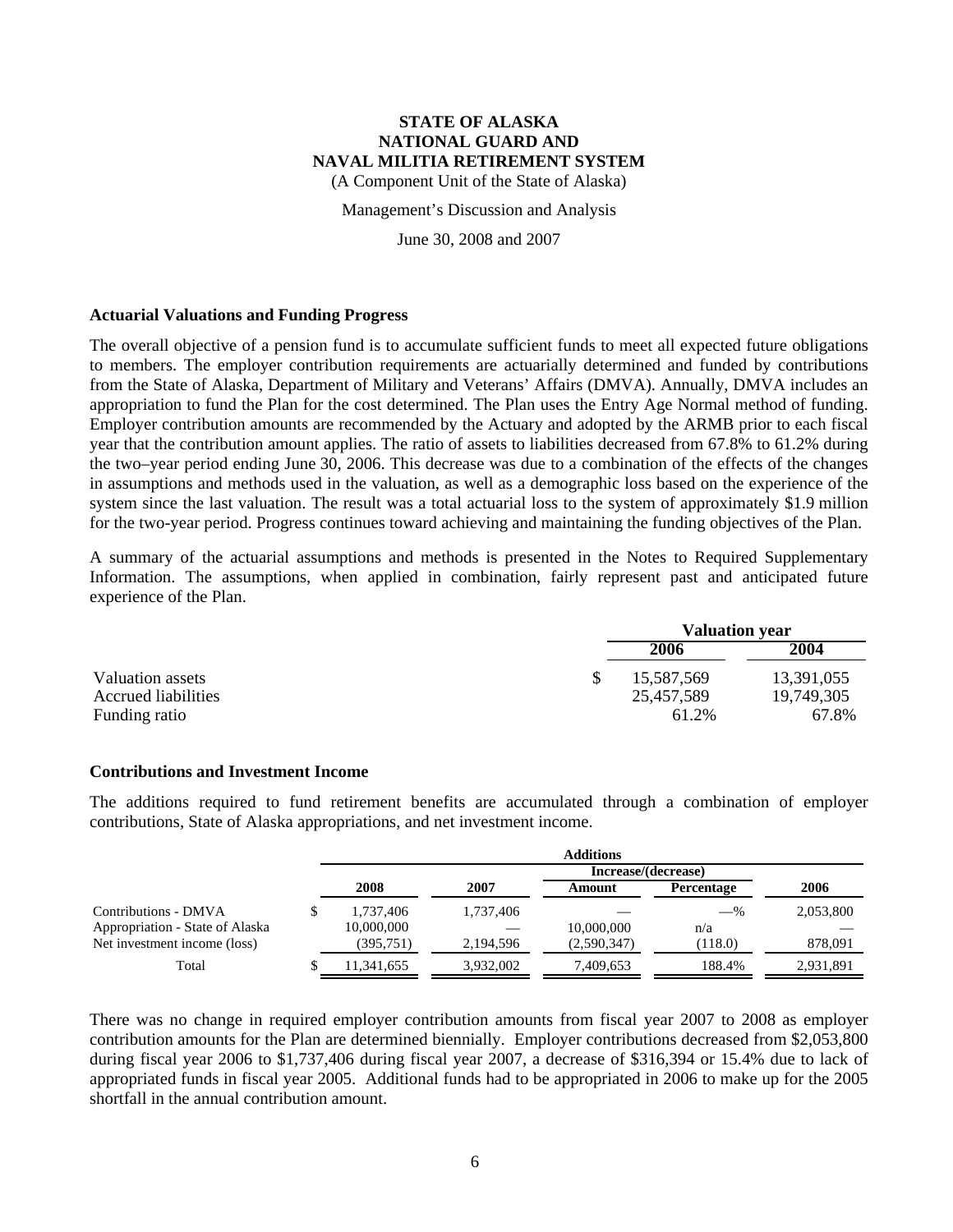(A Component Unit of the State of Alaska)

#### Management's Discussion and Analysis

#### June 30, 2008 and 2007

During fiscal year 2008, Senate Bill 221 appropriated \$10,000,000 in additional funding to the Plan. The Alaska Legislature appropriated these funds in order to reduce the Plan's unfunded liability, which was \$9,870,020 as of the June 30, 2006 actuarial valuation report.

Net investment income in 2008 decreased by (\$2,590,347) or -118% compared to amounts recorded in fiscal year 2007. Net investment income in 2007 increased by \$1,316,505 or 149.9% over amounts recorded in fiscal year 2006. Fiscal year 2008 proved to be a very challenging year in the investment environment due to a number of failures in investment banks tied in with the drop in home prices and increased volatility and risks. In fiscal years 2008 and 2007, more than 61% and 57% of invested assets were in the Retirement Fixed Income Pool. The Retirement Fixed Income Pool realized a return of 6.6% in 2008 compared to 6.2% in 2007.

### **Benefits and Other Deductions**

The primary deduction of the Plan is the payment of pension benefits. These benefit payments and the costs of administering the Plan comprise the costs of operation.

|                                    |    | <b>Deductions</b>    |                      |                         |                  |                      |  |
|------------------------------------|----|----------------------|----------------------|-------------------------|------------------|----------------------|--|
|                                    |    | Increase/(decrease)  |                      |                         |                  |                      |  |
|                                    |    | 2008                 | 2007                 | Amount                  | Percent          | 2006                 |  |
| Pension benefits<br>Administrative |    | 1,642,441<br>124,605 | 1,754,860<br>150,392 | (112, 419)<br>(25, 787) | (6.4)%<br>(17.1) | 1,740,146<br>110,428 |  |
| Total                              | ۰Π | 1.767.046            | 1.905.252            | (138, 206)              | (7.3)%           | 1,850,574            |  |

### **Funding**

Retirement benefits are financed by accumulations from DMVA annual contributions, periodic State of Alaska appropriations, and income earned on Plan investments.

- The employer contributions are determined by the Plan's consulting actuary and approved by the ARMB. Contributions are determined on a biannual basis.
- The ARMB works with an external consultant to determine the proper asset allocation strategy.

### **Legislation**

During the State of Alaska's 25<sup>th</sup> legislative session, the Alaska legislature appropriated in Senate Bill 221 \$10,000,000 to the Plan to reduce the actuarial unfunded liability based on the June 30, 2006 actuarial valuation report.

### **Economic Conditions, Future Contribution Rates, and Status of Unfunded Liability**

Net investment income reflected a decrease of 118.0% between 2007 and 2008. The ARMB continues to diversify the portfolio of the Plan to maintain an optimal risk / return ratio. Actual investment returns lower than the assumed investment return continues to impact both the annual contribution and the Plan's funded level. As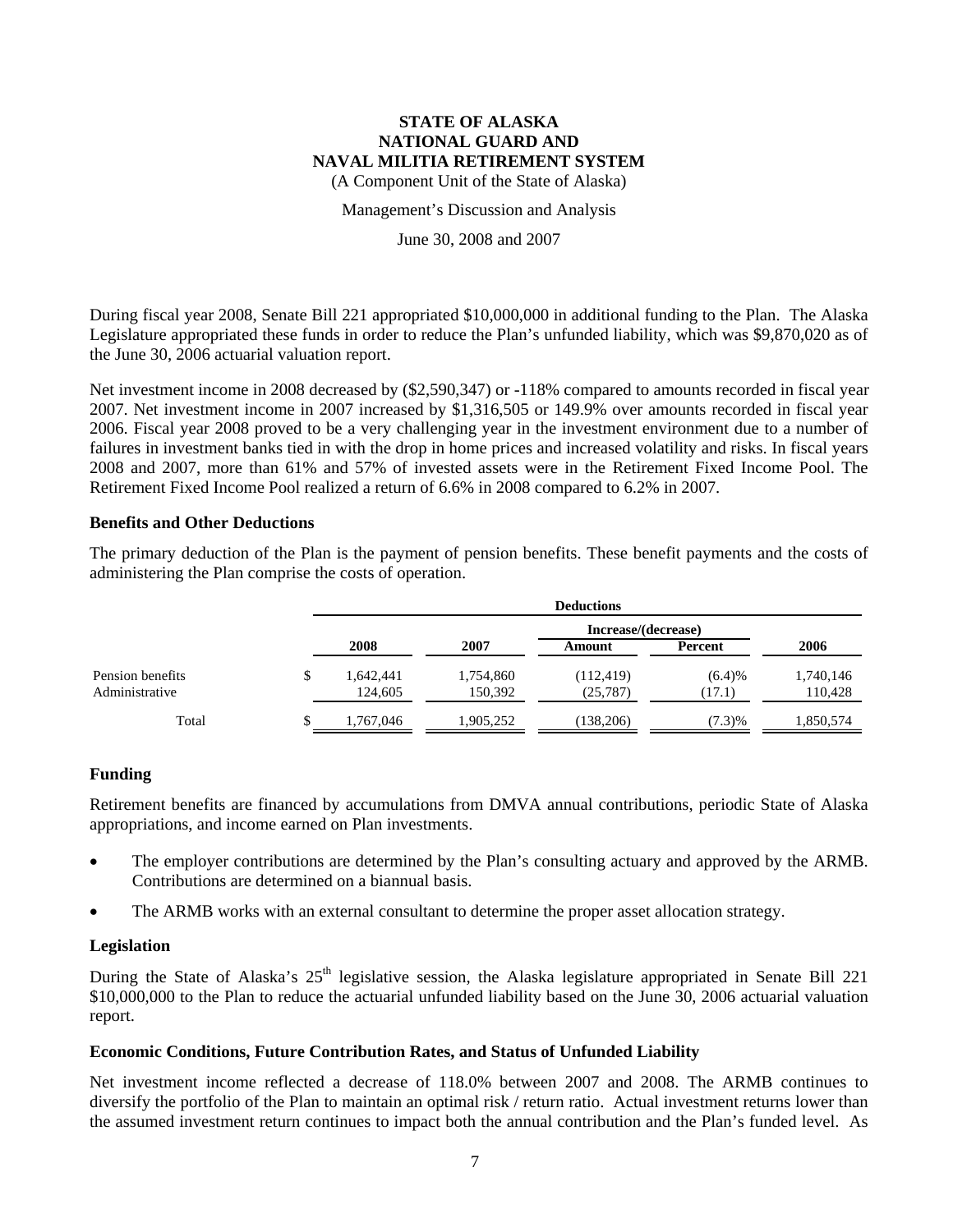(A Component Unit of the State of Alaska)

Management's Discussion and Analysis

June 30, 2008 and 2007

a result, the fiscal year 2009 and 2010 annual contribution amount will be \$2,473,282 or a 42.4% increase over the fiscal year 2006 and 2007 contribution amount. However, with the \$10,000,000 appropriation received during fiscal year 2008, the Plan expects to collect the normal cost plus one-half of the average of two years' administrative costs in fiscal year 2011 and 2012.

The actuarial valuation dated June 30, 2006, reports a funding ratio of 61.2% and an unfunded liability of \$9.9 million. Since actuarial valuation reports for the Plan are conducted biannually, the June 30, 2008 report will be completed and presented to the ARMB in April 2009.

#### **Requests for Information**

This financial report is designed to provide a general overview of the Plan's financial condition for those with interest in the Plan's finances. Questions concerning any of the information provided in this report or requests for additional financial information should be addressed to:

State of Alaska Division of Retirement & Benefits, Accounting Section P.O. Box 110203 Juneau, Alaska 99811–0203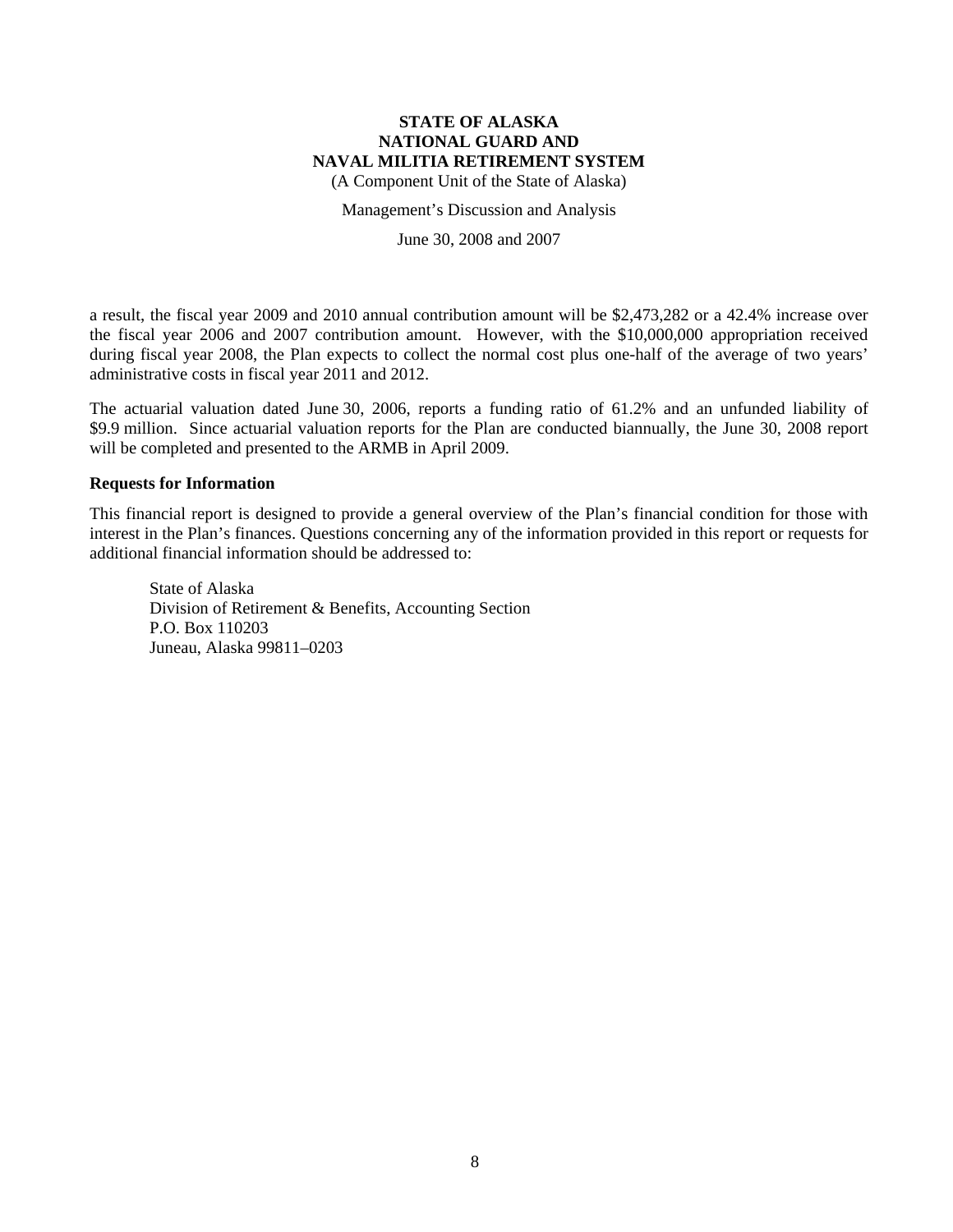(A Component Unit of the State of Alaska)

### Statements of Plan Net Assets

# June 30, 2008 and 2007

|                                                                                                                             | 2008                                 | 2007                                 |
|-----------------------------------------------------------------------------------------------------------------------------|--------------------------------------|--------------------------------------|
| Assets:<br>Cash and cash equivalents (notes 3 and 6):<br>Short-term fixed income pool<br>Securities lending collateral      | \$<br>24,898                         | 12,818<br>1,804,387                  |
| Total cash and cash equivalents                                                                                             | 24,898                               | 1,817,205                            |
| Investments (notes $3, 4, 5$ , and 6):<br>Retirement fixed income pool<br>Domestic equity pool<br>International equity pool | 16,710,578<br>7,876,930<br>2,649,176 | 10,166,983<br>5,303,340<br>2,219,659 |
| Total investments                                                                                                           | 27,236,684                           | 17,689,982                           |
| <b>Total assets</b>                                                                                                         | 27,261,582                           | 19,507,187                           |
| Liabilities:<br>Accrued expenses<br>Due to State of Alaska General Fund<br>Securities lending collateral payable (note 6)   | 55,447<br>17,207                     | 75,183<br>13,298<br>1,804,387        |
| <b>Total liabilities</b>                                                                                                    | 72,654                               | 1,892,868                            |
| Commitments (note 5)                                                                                                        |                                      |                                      |
| Net assets held in trust for pension benefits                                                                               | 27,188,928                           | 17,614,319                           |
|                                                                                                                             |                                      |                                      |

See accompanying notes to financial statements.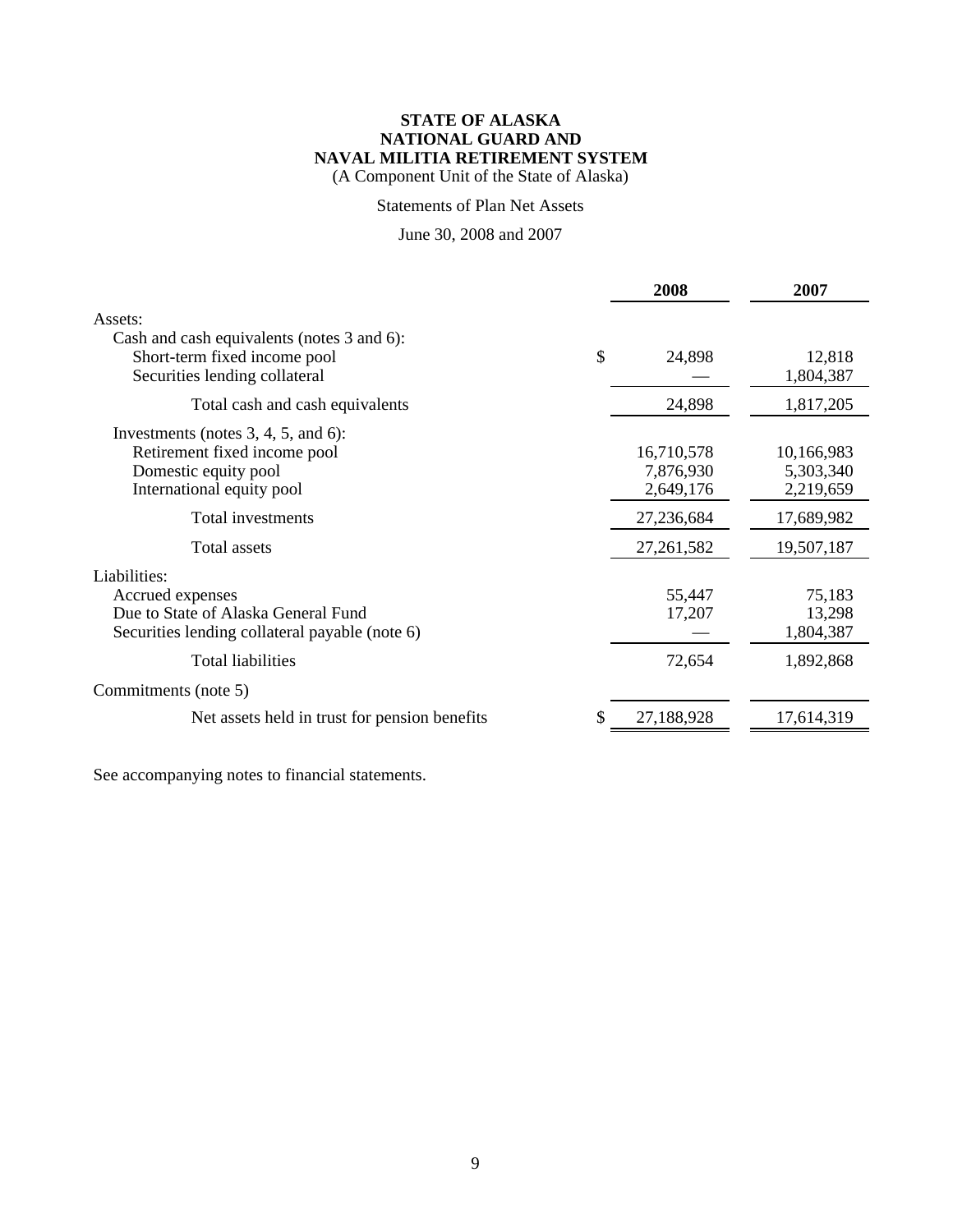(A Component Unit of the State of Alaska)

# Statements of Changes in Plan Net Assets

# Years ended June 30, 2008 and 2007

|                                                                                                                | 2008                              | 2007                            |
|----------------------------------------------------------------------------------------------------------------|-----------------------------------|---------------------------------|
| Additions:<br>Contributions - State of Alaska, Military & Veterans' Affairs<br>Appropriation – State of Alaska | \$<br>1,737,406<br>10,000,000     | 1,737,406                       |
| <b>Total contributions</b>                                                                                     | 11,737,406                        | 1,737,406                       |
| Investment income:<br>Net appreciation (depreciation) in fair value (note 3)<br>Interest<br>Dividends          | (1,149,392)<br>615,882<br>155,680 | 1,509,918<br>527,669<br>177,804 |
| Total investment income (loss)                                                                                 | (377, 830)                        | 2,215,391                       |
| Less investment expense                                                                                        | 24,326                            | 24,378                          |
| Net investment income (loss) before<br>securities lending activities                                           | (402, 156)                        | 2,191,013                       |
| Securities lending income (note 6)<br>Less securities lending expenses (note 6)                                | 61,798<br>55,393                  | 102,095<br>98,512               |
| Net income from securities lending activities                                                                  | 6,405                             | 3,583                           |
| Net investment income (loss)                                                                                   | (395,751)                         | 2,194,596                       |
| Total additions                                                                                                | 11,341,655                        | 3,932,002                       |
| Deductions:<br>Pension benefits<br>Administrative                                                              | 1,642,441<br>124,605              | 1,754,860<br>150,392            |
| Total deductions                                                                                               | 1,767,046                         | 1,905,252                       |
| Net increase                                                                                                   | 9,574,609                         | 2,026,750                       |
| Net Assets Held in Trust for Pension Benefits:<br>Balance, beginning of year                                   | 17,614,319                        | 15,587,569                      |
| Balance, end of year                                                                                           | 27,188,928                        | 17,614,319                      |
|                                                                                                                |                                   |                                 |

See accompanying notes to financial statements.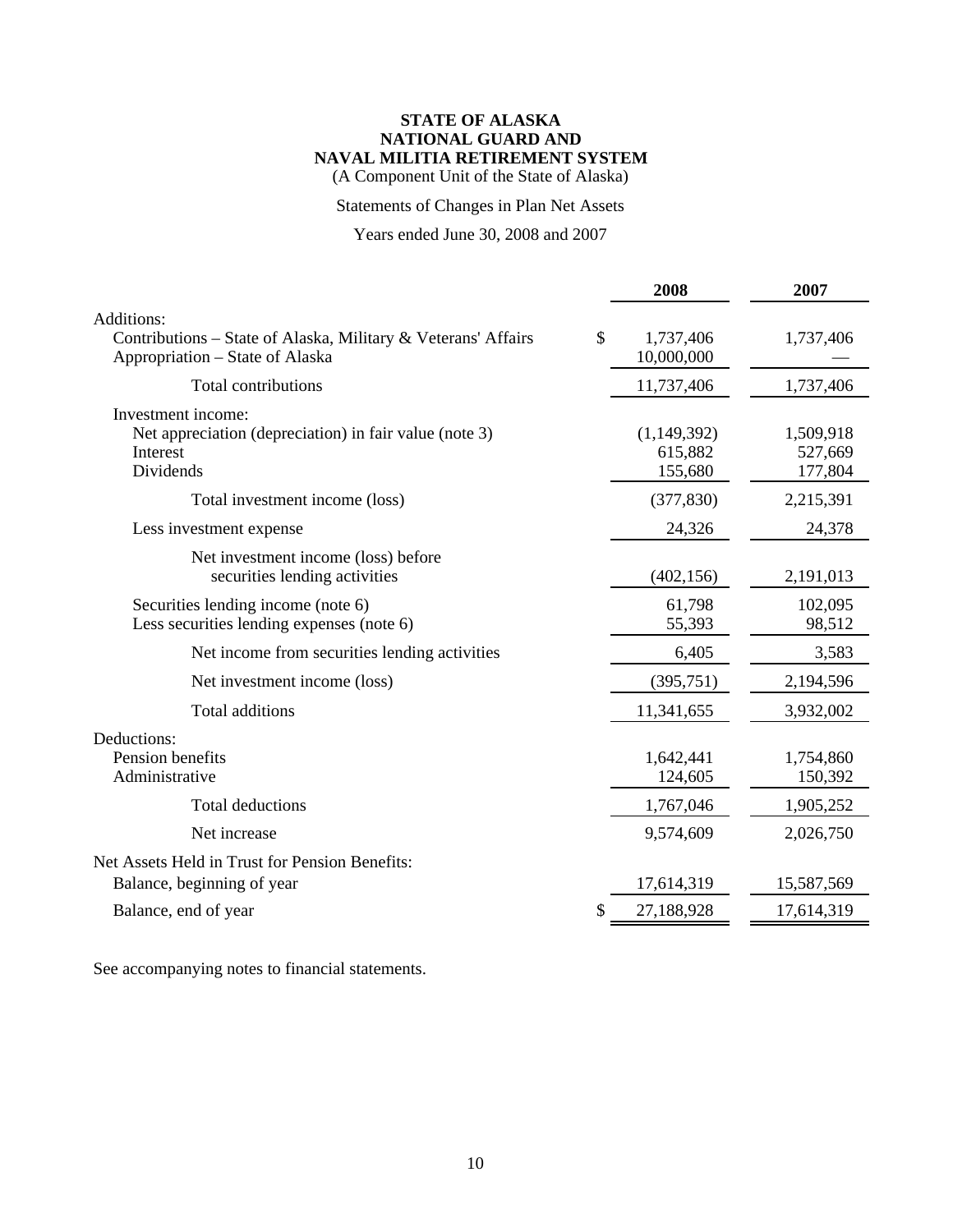(A Component Unit of the State of Alaska)

Notes to Financial Statements

June 30, 2008 and 2007

#### **(1) Description**

The following brief description of the State of Alaska National Guard and Naval Militia Retirement System (Plan), a Component Unit of the State of Alaska, is provided for general information purposes only. Participants should refer to the Plan agreement for more complete information.

### *General*

The Plan is a defined benefit, single–employer retirement system established and administered by the State of Alaska (State) to provide pension benefits for eligible members of the Alaska National Guard and Alaska Naval Militia. Benefit and contribution provisions are established by State law and may be amended only by the State Legislature. The Plan is considered a component unit of the State financial reporting entity and is included in the State's Comprehensive Annual Financial Report as a pension trust fund.

Plan membership as of valuation year ended June 30:

|                                                         | 2006  | 2004  |
|---------------------------------------------------------|-------|-------|
| Retirees and beneficiaries currently receiving benefits | 506   | 475   |
| Terminated Plan members entitled to future benefits     | 936   | 704   |
|                                                         | 1,442 | 1,179 |
| Active Plan members:                                    |       |       |
| Alaska Air National Guard                               | 1,909 | 1,910 |
| Alaska Army National Guard                              | 1,871 | 1,875 |
| Alaska Naval Militia                                    | 66    | 81    |
|                                                         | 3,846 | 3,866 |
|                                                         | 5,288 | 5,045 |
|                                                         |       |       |

### *Pension Benefits*

Members who voluntarily retire from the Alaska National Guard or Alaska Naval Militia (Alaska Guard) after at least five years of Alaska Guard service and a total of at least twenty years of U.S. military service or members who involuntarily leave the Alaska Guard service due to federal standards imposed on the Alaska Guard, regardless of length of service, are eligible for a retirement pension. The retirement pension is \$100 per month for each month of Alaska Guard service and may be paid to the member monthly or in a lump sum.

Medical benefits are not provided to retired Plan members.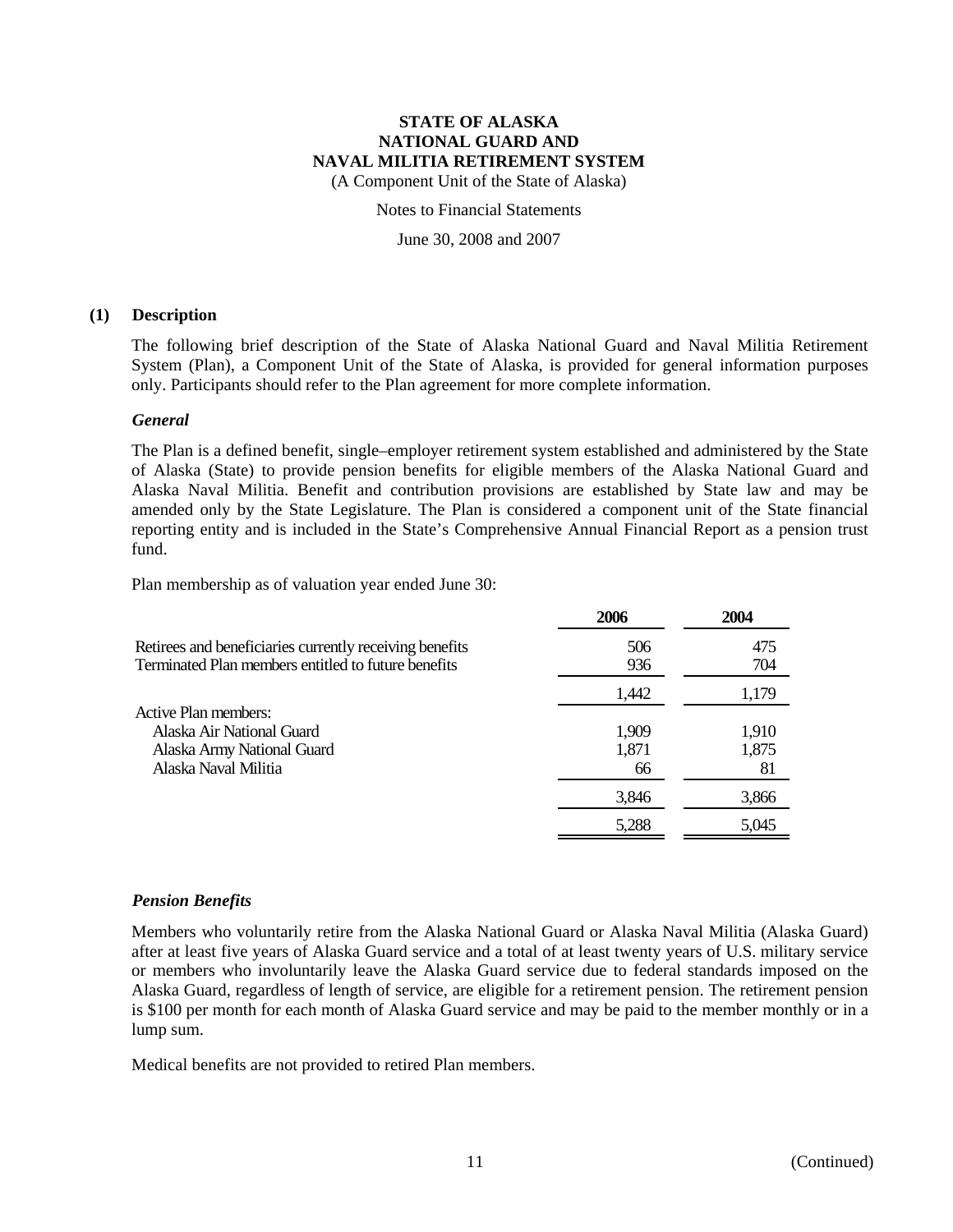(A Component Unit of the State of Alaska)

#### Notes to Financial Statements

June 30, 2008 and 2007

### *Death Benefits*

Upon the death of an eligible member, as previously described, the member's designated beneficiary is entitled to a lump sum benefit equal to the original pension amount less any payments already paid to the member.

#### *Contributions*

The Plan's funding policy provides for annual employer contributions by the State of Alaska, Department of Military and Veterans' Affairs at actuarially determined amounts that are sufficient to accumulate assets to pay benefits when due. Some officials of the Department of Military and Veterans' Affairs may be members of the Plan. Plan members make no contributions to the Plan.

#### *Administrative Costs*

Administrative costs are financed through investment earnings.

### *Due to State of Alaska General Fund*

Amounts due to the State of Alaska General Fund represent the net difference between amounts paid by the Plan on behalf of others and amounts paid by others on behalf of the Plan.

### **(2) Summary of Significant Accounting Policies**

#### *Basis of Accounting*

The Plan's financial statements are prepared using the economic resource focus and the accrual basis of accounting. Contributions are recognized in the period they are due. Benefits are recognized when due and payable.

#### *Use of Estimates*

The preparation of financial statements in conformity with generally accepted accounting principles requires management to make estimates and assumptions that affect the reported amounts of assets and liabilities and disclosure of contingent assets and liabilities at the date of the financial statements and the reported amounts of additions and deductions during the reporting period. Actual results could differ from those estimates.

#### *GASB Statements No. 25*

The Plan follows the provisions of Government Accounting Standards Board (GASB) Statement No. 25, *Financial Reporting for Defined Benefit Pension Plans and Note Disclosures for Defined Contribution Plans (GASB 25).* GASB 25 establishes a financial reporting framework for defined benefit plans that distinguishes between two separate categories of information: (a) current financial information about plan assets and financial activities and (b) actuarially determined information, from a long-term perspective, about the funded status of the plan and the progress being made in accumulating sufficient assets to pay benefits when due.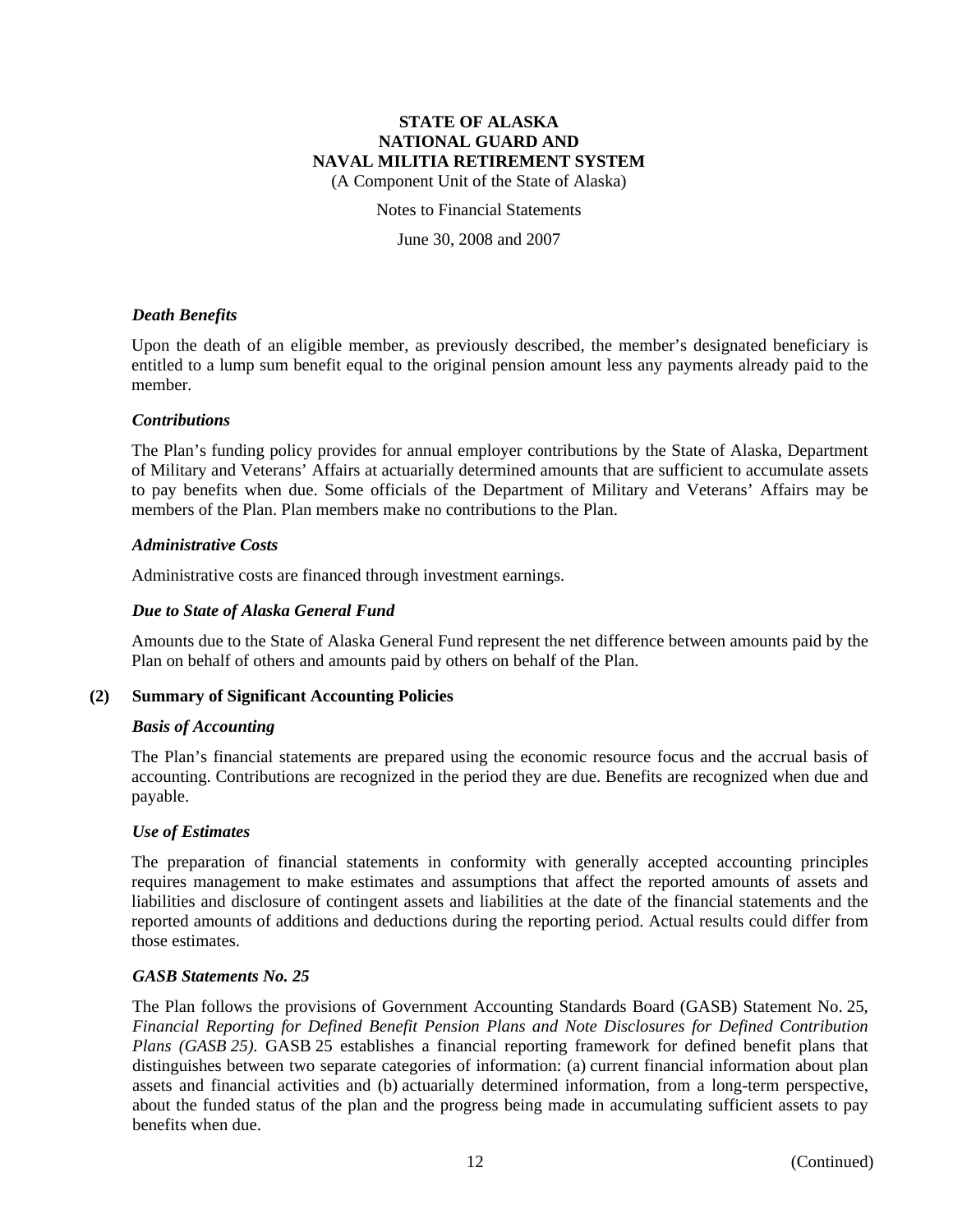(A Component Unit of the State of Alaska)

#### Notes to Financial Statements

June 30, 2008 and 2007

#### *Investments*

Investments are reported at fair value. Fair value is "the amount that a plan can reasonably expect to receive for an investment in a current sale between a willing buyer and a willing seller – that is, other than in a forced or liquidation sale." Security transactions are accounted for on a trade date (ownership) basis at the current fair value. Dividend income on equity securities is accrued on the ex–dividend date. Net appreciation (depreciation) is determined by calculating the change in the fair value of investments between the end of the year and the beginning of the year less purchases of investments at cost plus sales of investments at fair value. Investment deductions consist of those administrative deductions directly related to the Plan's investment operations.

In fiscal year 2006, GASB Statement No. 40 (GASB 40), *Deposits and Investment Risk Disclosures* was implemented. GASB 40 addresses disclosures on deposits and investments, focusing on common investment risks related to interest rate risk, credit risk, foreign currency risk and concentration of credit risk.

#### *Valuation*

Fixed income securities are valued each business day using prices obtained from a pricing service when such prices are available; otherwise, such securities are valued at the most current sale price or based on a valuation provided by investment managers.

Domestic and international equity securities are valued each business day using prices obtained from a pricing service or prices quoted by one or more independent brokers.

Securities expressed in terms of foreign currencies are translated into U.S. dollars at the prevailing exchange rates. Forward currency contracts are valued at the mid–point of representative quoted bid and asked prices.

### *Income Allocation*

Income in the short–term fixed income pool is calculated daily and credited monthly to each participant on a pro rata basis.

Income in the fixed income and domestic and international equity pools is credited to the net asset value of the pool daily and allocated to pool participants daily on a pro rata basis.

#### *Federal Income Tax Status*

The Plan is exempt from federal income taxes under Section 501(a).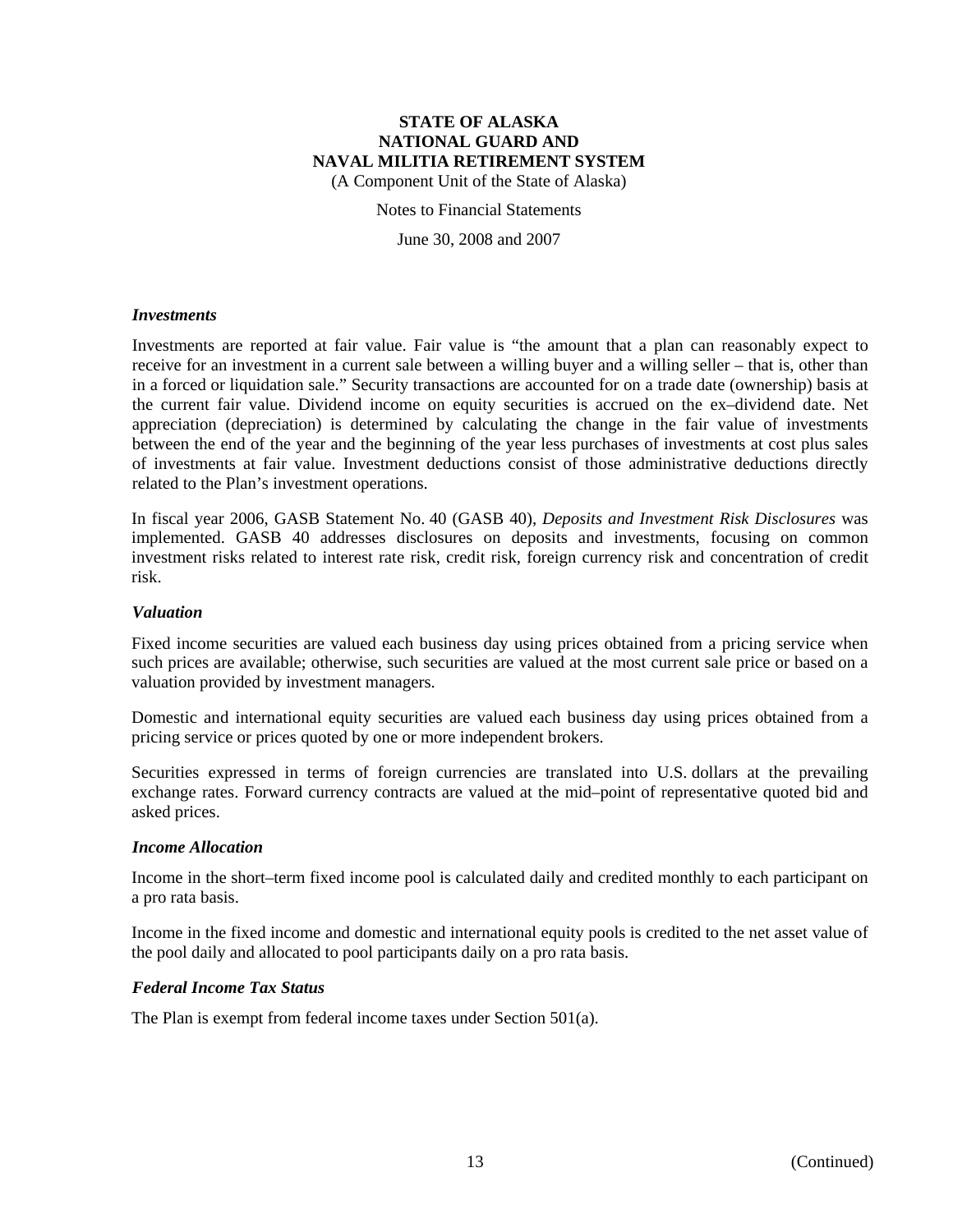(A Component Unit of the State of Alaska)

Notes to Financial Statements

June 30, 2008 and 2007

#### **(3) Investments**

The Alaska Retirement Management Board (ARMB) has statutory oversight of the Plan's investments. As the fiduciary, the ARMB has the statutory authority to invest the assets under the Prudent Investor Rule. Alaska Statute provides that investments shall be made with the judgment and care under circumstances then prevailing that an institutional investor of ordinary professional prudence, discretion and intelligence exercises in managing large investment portfolios.

The Department of Revenue, Treasury Division (Treasury) provides staff for the ARMB. Treasury has created a pooled environment by which it manages the investments the ARMB has fiduciary responsibility for. Actual investing is performed by investment officers in Treasury or by contracted external investment managers. The ARMB has developed investment guidelines, policies and procedures for Treasury staff and external investment managers to adhere to when managing investments.

### *(a) Short-Term Fixed Income Pool*

The Plan participates in the State's internally managed short–term fixed income pool which was established March 15, 1993, with a start up and maintained share price of \$1. Treasury staff determine the allocation between permissible securities. Each participant owns shares in the pool, the number of which fluctuates daily with contributions and withdrawals. Participant shares also change at the beginning of each month when income is paid. At June 30, 2008 and 2007, the Plan had a 0.0006% direct ownership in the short–term fixed income pool which included interest receivable of \$391 and \$68, respectively. The Plan had a 0.02% and 0.044% indirect ownership in the short–term fixed income pool at June 30, 2008 and 2007, respectively.

#### *(b) Retirement Fixed Income Pool*

The Plan participates in the State's internally managed retirement fixed income pool which was established March 1, 1996, with a start up share price of \$1,000. The share price at June 30, 2008 was \$2,083. Treasury staff determine the allocation between permissible securities. Each participant owns shares in the pool, the number of which fluctuates daily with contributions and withdrawals. Participant shares also change at the beginning of each month when income is paid. At June 30, 2008 and 2007, the Plan had a 0.70% and 0.40% ownership in the retirement fixed income pool.

#### **Enhanced Cash Fixed Income Pool**

The Plan participates in the State's internally managed enhanced cash fixed income pool which was established on June 27, 2007 with a startup share price of \$1,000. The share price at June 30, 2008 was \$1,009. Treasury staff determine the allocation between permissible securities. Each participant owns shares in the pool, the number of which fluctuates daily with contributions and withdrawals. Participant shares also change at the beginning of each month when income is paid. At year end only one pool, the retirement fixed income pool, was invested in the enhanced cash fixed income pool. At June 30, 2008 and 2007, the Plan included a 0.70% indirect and 0.40% direct ownership in the enhanced cash fixed income pool.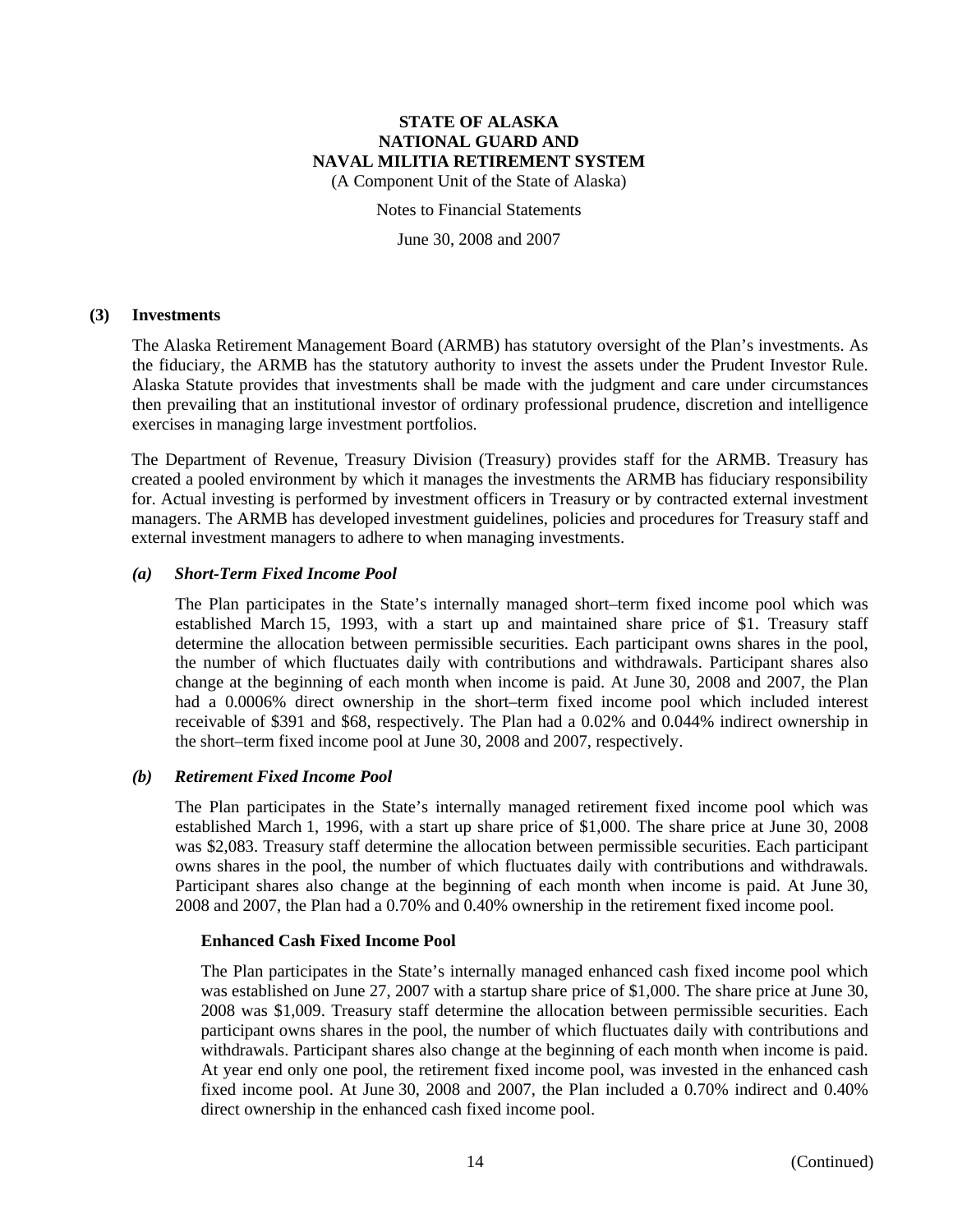(A Component Unit of the State of Alaska)

Notes to Financial Statements

June 30, 2008 and 2007

### *(c) Domestic Equity Pool*

The domestic equity pool is comprised of an external large cap domestic equity pool and an external small cap domestic equity pool

### **Large Cap Domestic Equity Pool**

The Plan participates in the ARMB's externally managed large cap domestic equity pool which was established July 1, 2004, with a start up share price of \$1,000. The share price at June 30, 2008, was \$1,182. Each manager independently determines the allocation between permissible securities. Ownership in the pool is based on the number of shares held by each participant. The net asset value per share is determined by dividing the total fair value of the net assets of the pool by the number of shares of the pool outstanding on the valuation date. Contributions to and withdrawals from the pool are based on the beginning of the day net asset value per share on the day of the transaction. At June 30, 2008 and 2007, the Plan had a 0.16% and 0.09% ownership in the large cap domestic equity pool, respectively.

### **Small Cap Domestic Equity Pool**

The Plan participates in the ARMB's externally managed small cap domestic equity pool which was established July 1, 2004, with a start up share price of \$1,000. The share price at June 30, 2008, was \$1,194. Each manager independently determines the allocation between permissible securities. Ownership in the pool is based on the number of shares held by each participant. The net asset value per share is determined by dividing the total fair value of the net assets of the pool by the number of shares of the pool outstanding on the valuation date. Contributions to and withdrawals from the pool are based on the beginning of the day net asset value per share on the day of the transaction. At June 30, 2008 and 2007, the Plan had a 0.17% and 0.08% ownership in the small cap domestic equity pool, respectively.

#### *(d) International Equity Pool*

The Plan participates in the ARMB's externally managed international equity pool which was established January 1, 1992, with a start up share price of \$1,000. The share price at June 30, 2008, was \$3,899. Each manager independently determines the allocation between permissible securities. Ownership in the pool is based on the number of shares held by each participant. The net asset value per share is determined by dividing the total fair value of the net assets of the pool by the number of shares of the pool outstanding on the valuation date. Contributions to and withdrawals from the pool are based on the beginning of the day net asset value per share on the day of the transaction. At June 30, 2008 and 2007, the Plan had a 0.12% and 0.08% ownership in the international equity pool, respectively.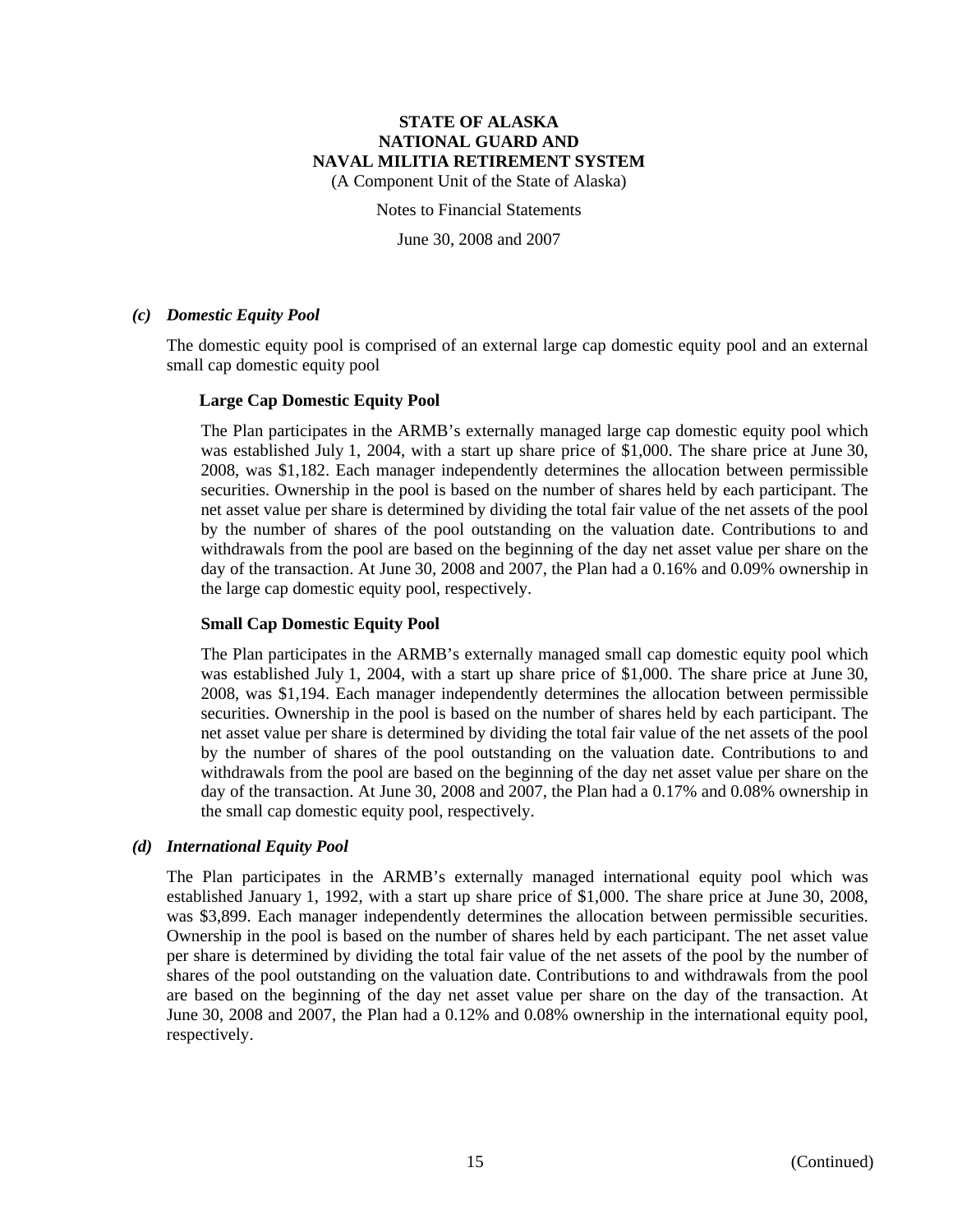(A Component Unit of the State of Alaska)

### Notes to Financial Statements

June 30, 2008 and 2007

At June 30, 2008, the Plan's investments included the following:

|                                        |              |                           | Fair value      |            |              |
|----------------------------------------|--------------|---------------------------|-----------------|------------|--------------|
|                                        |              | <b>Fixed income pools</b> |                 |            |              |
|                                        | <b>Short</b> |                           | <b>Enhanced</b> |            |              |
|                                        | term         | Retirement                | $\cosh$         | Other      | <b>Total</b> |
| \$<br>Deposits                         |              |                           |                 | 8,784      | 8,784        |
| Short-term Investment Fund             |              |                           |                 | 51,339     | 51,339       |
| Commercial Paper                       | 59,936       |                           |                 |            | 59,936       |
| U.S. Treasury Notes                    |              | 1,653,512                 |                 |            | 1,653,512    |
| U.S. Treasury Bonds                    |              | 668,184                   |                 |            | 668,184      |
| U.S. Government Agency                 | 387,912      | 299,468                   |                 |            | 687,380      |
| Municipal Bonds                        |              | 6,097                     |                 |            | 6,097        |
| Mortgage-backed                        | 31,166       | 8,862,032                 | 104,362         |            | 8,997,560    |
| Other asset-backed                     | 180,705      | 891,981                   | 128,811         |            | 1,201,497    |
| Corporate Bonds                        | 171,044      | 3,328,330                 | 51,766          |            | 3,551,140    |
| Yankees:                               |              |                           |                 |            |              |
| Govemment                              |              | 77,845                    |                 |            | 77,845       |
| Corporate                              | 51,284       | 429,687                   | 29,230          |            | 510,201      |
| Domestic Equity Pool:                  |              |                           |                 |            |              |
| Limited Partnership                    |              |                           |                 | 351,565    | 351,565      |
| Convertible Bonds                      |              |                           |                 | 1,109      | 1,109        |
| Treasury Bills                         |              |                           |                 | 2,676      | 2,676        |
| Equity                                 |              |                           |                 | 7,415,045  | 7,415,045    |
| International Equity Pool:             |              |                           |                 |            |              |
| Convertible Bonds                      |              |                           |                 | 1,341      | 1,341        |
| Equity                                 |              |                           |                 | 2,575,404  | 2,575,404    |
| Net other as sets (liabilities)        | (88)         | (520, 491)                | (26, 169)       | (12, 285)  | (559, 033)   |
| Other Pool Ownership                   | (857,061)    | 1,013,933                 | (288,000)       | 131,128    |              |
| Total invested assets<br><sup>\$</sup> | 24,898       | 16,710,578                |                 | 10,526,106 | 27,261,582   |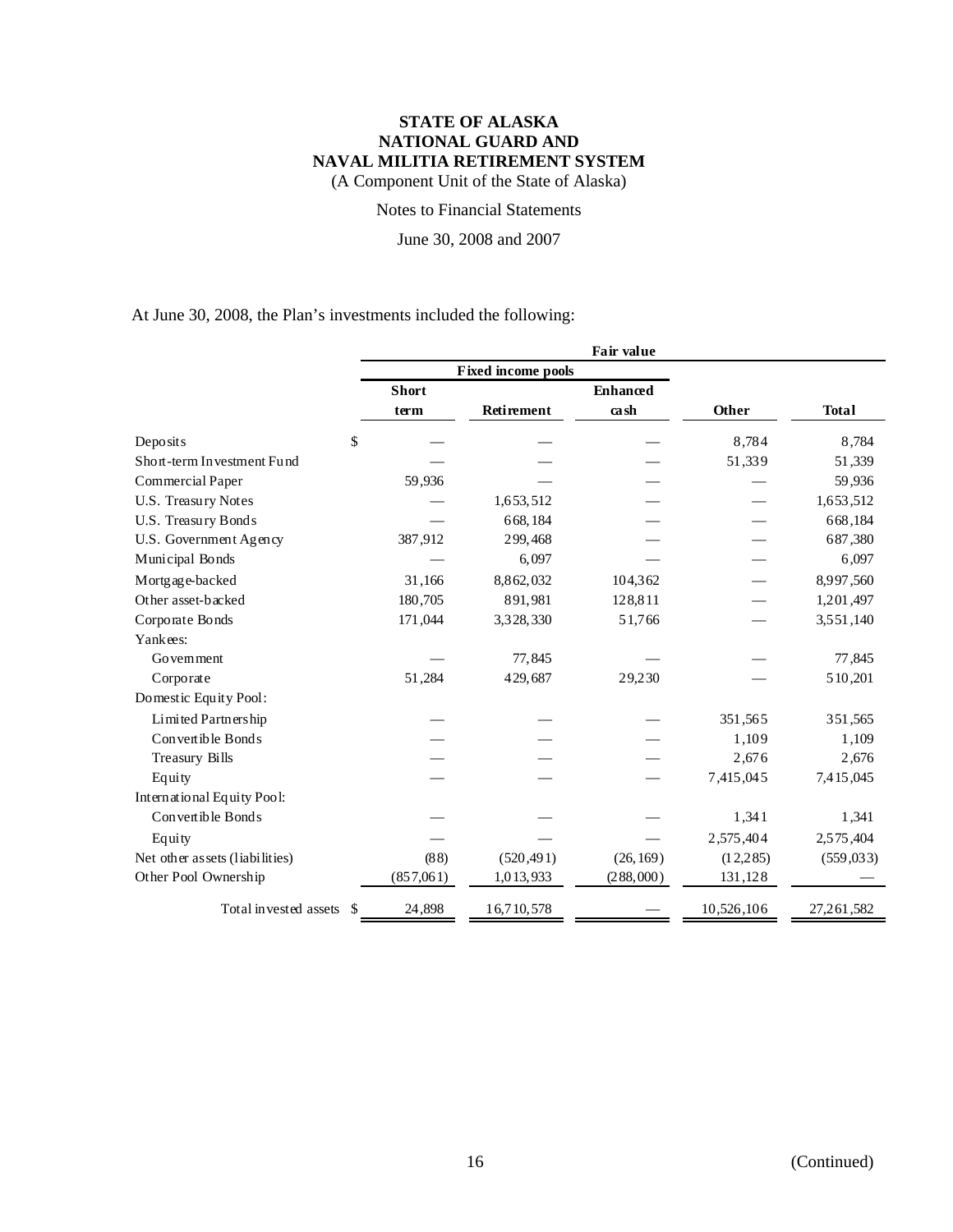(A Component Unit of the State of Alaska)

### Notes to Financial Statements

June 30, 2008 and 2007

At June 30, 2007, the Plan's investments included the following:

|                                |              |                           | Fair value      |           |               |
|--------------------------------|--------------|---------------------------|-----------------|-----------|---------------|
|                                |              | <b>Fixed income pools</b> |                 |           |               |
|                                | <b>Short</b> |                           | <b>Enhanced</b> |           |               |
|                                | term         | Retirement                | cash            | Other     | <b>Total</b>  |
| \$<br>Deposits                 |              |                           |                 | 58,277    | 58,277        |
| Overnight Sweep Account        | 10,120       |                           |                 |           | 10,120        |
| Money Market Fund              |              |                           |                 | 1,804,388 | 1,804,388     |
| Short-term Investment Fund     | 65,856       |                           |                 |           | 65,856        |
| Commercial Paper               | 145,876      | 11,697                    |                 |           | 157,573       |
| U.S. Treasury Bills            |              |                           |                 | 4,817     | 4,817         |
| U.S. Treasury Notes            |              | 1,106,306                 |                 |           | 1,106,306     |
| U.S. Treasury Strips           |              | 892                       |                 |           | 892           |
| U.S. Treasury Bonds            |              | 495,783                   |                 |           | 495,783       |
| U.S. Government Agency:        |              |                           |                 |           |               |
| Discount notes                 |              | 693,193                   |                 |           | 693,193       |
| U.S. Government Agency         |              | 4,417                     |                 |           | 4,417         |
| Municipal Bonds                |              | 6,631                     |                 |           | 6,631         |
| Mortgage-backed                | 112,702      | 5,712,283                 |                 |           | 5,824,985     |
| Other asset-backed             | 809,807      | 651,294                   | 6,535           |           | 1,467,636     |
| Corporate Bonds                | 419,885      | 1,833,846                 | 9,142           |           | 2,262,873     |
| Yankees:                       |              |                           |                 |           |               |
| Government                     |              | 57,093                    |                 |           | 57,093        |
| Corporate                      | 88,568       | 203,936                   |                 |           | 292,504       |
| Domestic Equity Pool:          |              |                           |                 |           |               |
| Limited Partnership            |              |                           |                 | 444,453   | 444,453       |
| Equity                         |              |                           |                 | 4,776,127 | 4,776,127     |
| International Equity Pool:     |              |                           |                 |           |               |
| Equity                         |              |                           |                 | 2,156,760 | 2,156,760     |
| Net other assets (liabilities) | (7, 437)     | (2, 182, 485)             | (2,770)         | 9,195     | (2, 183, 497) |
| Other Pool Ownership           | (1,632,559)  | 1,572,097                 | (12,907)        | 73,369    |               |
| Total invested assets \$       | 12,818       | 10,166,983                |                 | 9,327,386 | 19,507,187    |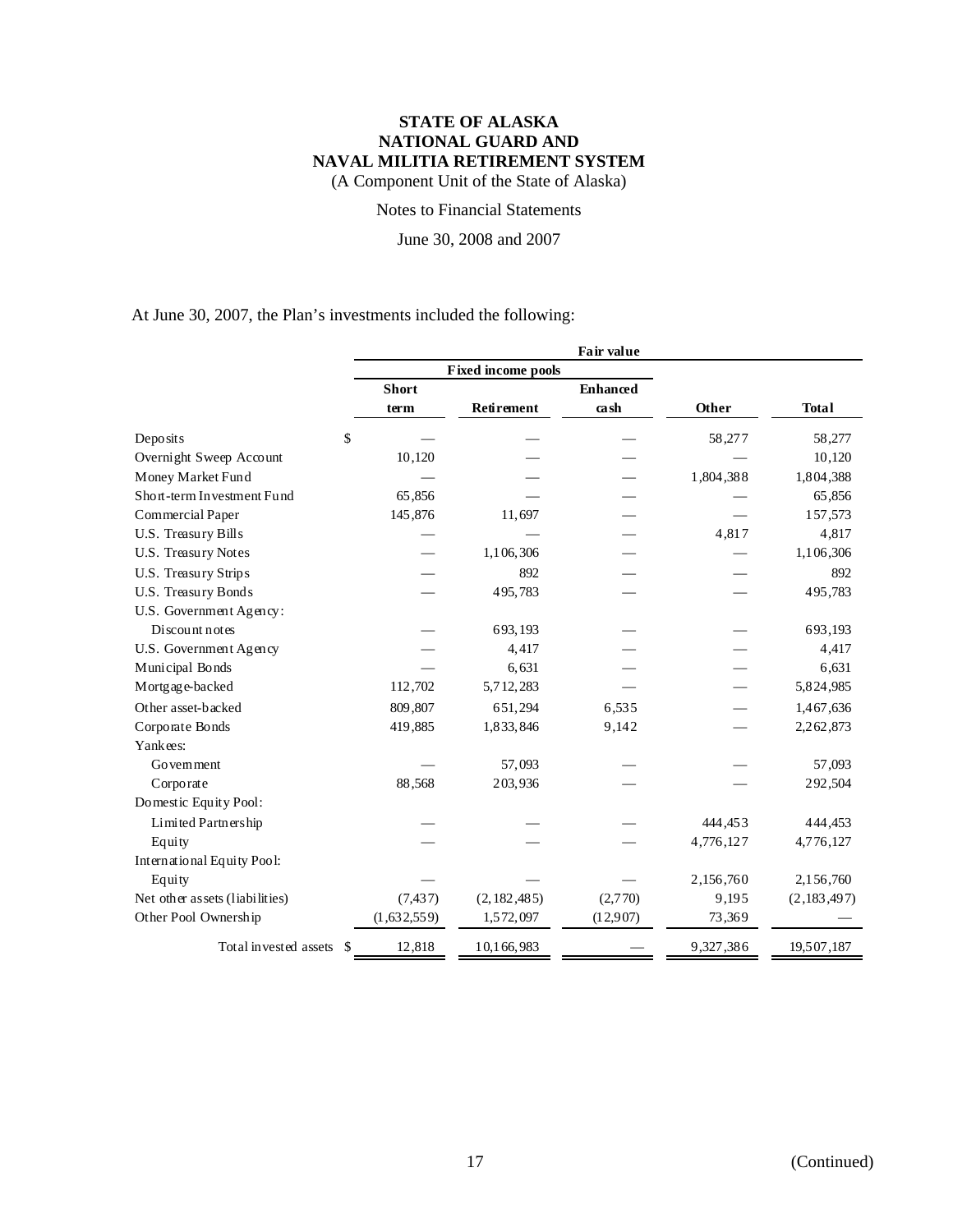(A Component Unit of the State of Alaska)

Notes to Financial Statements

June 30, 2008 and 2007

#### *(e) Interest Rate Risk*

Interest rate risk is the risk that changes in interest rates will adversely affect the fair value of an investment.

#### **Short-Term Fixed Income Pool**

As a means of limiting its exposure to fair value losses arising from increasing interest rates, Treasury's investment policy limits individual fixed rate securities to fourteen months in maturity or fourteen months expected average life. Floating rate securities are limited to three years in maturity or three years expected average life. Treasury utilizes the actual maturity date for commercial paper and twelve–month prepay speeds for other securities. At June 30, 2008, the expected average life of individual fixed rate securities ranged from four days to seven months and the expected average life of floating rate securities ranged from less than one year to three years.

#### **Retirement Fixed Income Pool**

Through the ARMB's investment policy, Treasury manages the exposure to fair value losses arising from increasing interest rates by limiting the effective duration of the domestic fixed income portfolio to  $\pm 20\%$ of the Lehman Brothers Aggregate Bond Index. The effective duration for the Lehman Brothers Aggregate Bond Index at June 30, 2007, was 4.70 years.

Duration is a measure of interest rate risk. It measures a security's sensitivity to a 100–basis point change in interest rates. The duration of a pool is the average fair value weighted duration of each security in the pool taking into account all related cash flows.

Treasury uses industry–standard analytical software developed by The Yield Book Inc. to calculate effective duration. The software takes into account various possible future interest rates, historical and estimated prepayment rates, options and other variable cash flows for purposes of the effective duration calculation.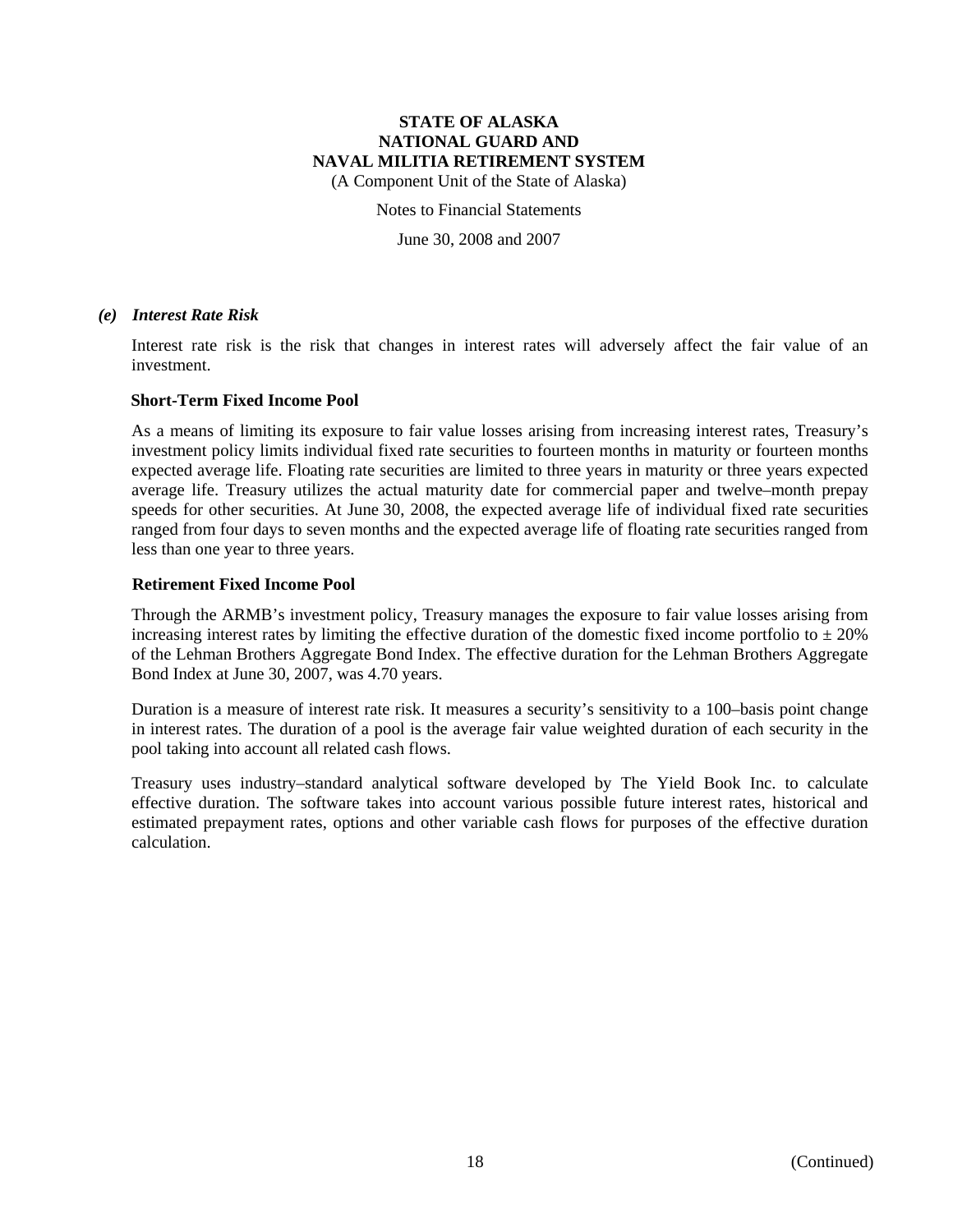(A Component Unit of the State of Alaska)

Notes to Financial Statements

June 30, 2008 and 2007

At June 30, 2008, the effective duration of the fixed income pools, by investment type, was as follows:

|                              | <b>Effective duration (in years)</b> |                         |  |
|------------------------------|--------------------------------------|-------------------------|--|
|                              | <b>Retirement</b>                    | <b>Enhanced</b><br>cash |  |
| U.S. treasury notes          | 7.24                                 |                         |  |
| U.S. treasury bonds          | 13.48                                |                         |  |
| U.S. government agency       | 4.85                                 |                         |  |
| Municipal bonds              | 10.96                                |                         |  |
| Mortgage-backed              | 4.37                                 | 0.73                    |  |
| Other asset-backed           | 2.58                                 | 0.18                    |  |
| Corporate bonds              | 4.91                                 | (0.02)                  |  |
| Yankees:                     |                                      |                         |  |
| Government                   | 11.93                                |                         |  |
| Corporate                    | 5.48                                 | (0.76)                  |  |
| Portfolio effective duration | 4.57                                 | 0.20                    |  |

### *(f) Credit Risk*

Credit risk is the risk that an issuer or other counter party to an investment will not fulfill its obligations.

Treasury's investment policy has the following limitations with regard to credit risk:

With the exception of the sweep account, short–term fixed income pool investments are limited to instruments with a long–term credit rating of at least A3 or equivalent and instruments with a short–term credit rating of at least A1 or equivalent. For securities with long–term credit ratings, they may be purchased if the median rating of Standard & Poor's Corporation, Moody's and Fitch is A3 or equivalent. Asset–backed and nonagency mortgage securities may be purchased if only rated by one of the rating agencies mentioned above if they are rated AAA. Unexpected daily cash surpluses that arise in this pool are invested overnight in the custodian's repurchase agreement sweep account. Treasury does not have a policy to limit credit risk associated with the sweep account.

The Plan is subject to limited credit risk associated with securities lending transactions since the ARMB is indemnified by State Street Corporation (the Bank) against any loss resulting from counterparty failure or default on a loaned security or its related income distributions. The Bank further indemnifies the ARMB against loss due to borrower rebates in excess of earnings on cash collateral. Indemnifications are subject to limitations relating to war, civil unrest or revolution, or beyond the reasonable control of the Bank.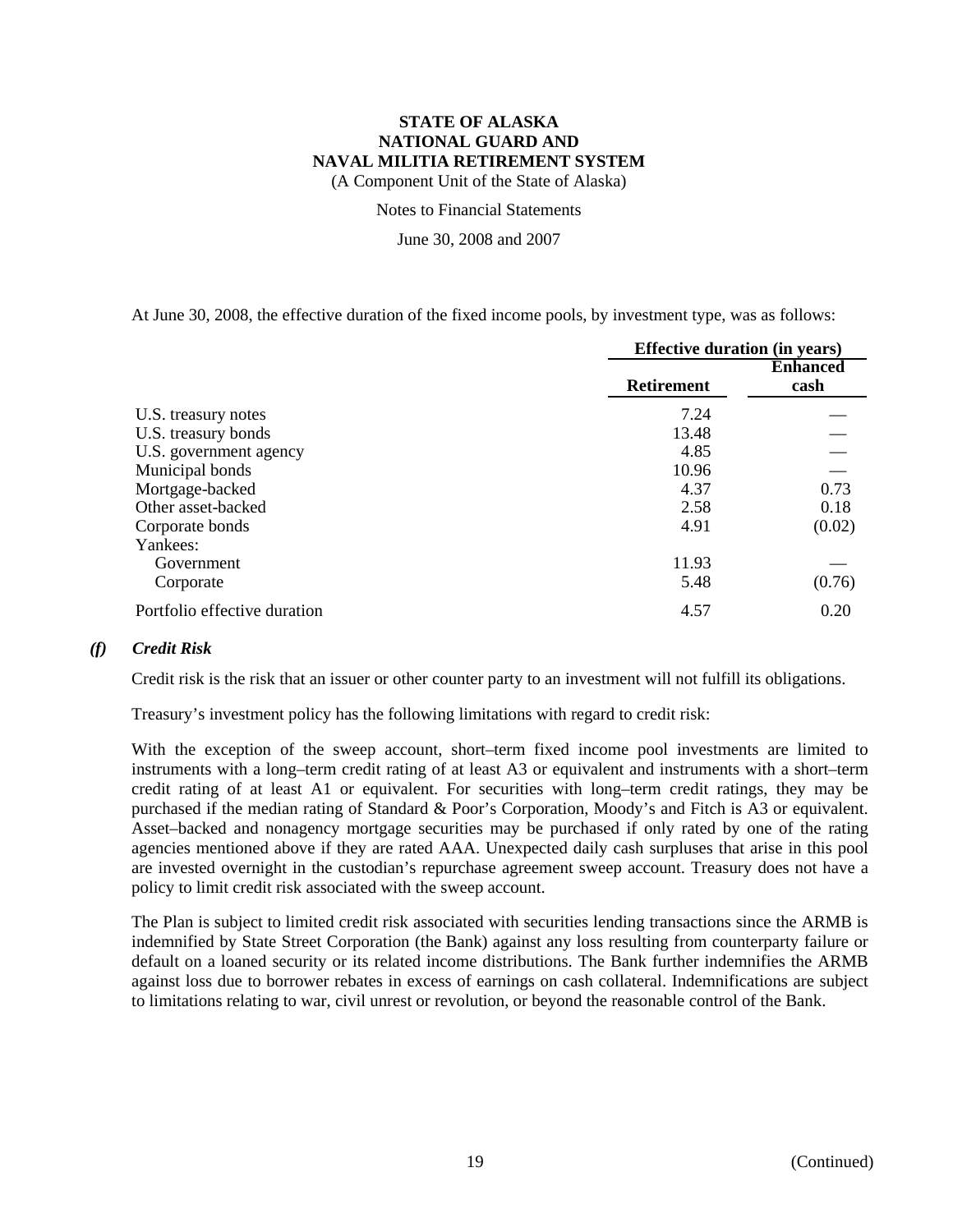(A Component Unit of the State of Alaska)

Notes to Financial Statements

June 30, 2008 and 2007

The ARMB's investment policy has the following limitations with regard to credit risk:

Retirement fixed income:

Commercial paper must carry a rating of at least P-1 by Moody's amd A-1 by Standard & Poor's. Corporate debt securities must be investment grade.

Corporate, asset-backed and nonagency mortgage securities must be investment grade. Investment grade is defined as the median rating of Standard & Poor's Corporation, Moody's and Fitch. Asset-backed and Nonagency mortgage securities may be purchased if only rated by one of these agencies if they are rated AAA. Corporate bonds may be purchased if rated by two of these agencies.

No more than 40% of the portfolio's assets may be invested in investment grade corporate debt. No more than 15% of the portfolio's assets may be invested in BBB+ to BBB- rated debt by

Standard & Poor's Corporation or the equivalent by Moody's or Fitch.

Enhanced cash fixed income:

Commercial paper must carry a rating of at least P-1 by Moody's amd A-1 by Standard & Poor's.

The average portfolio credit quality shall be A3 or higher.

No more than 10% of the portfolio's assets may be invested in securities rated below investment grade as determined by the Lehman Brothers rating methodology.

No more than 2% of the portfolio's assets may be invested in the bonds of any non-U.S. government agency or instrumentality rated below investment grade.

Domestic and international equity:

- Corporate debt obligations must carry a rating of at least A or better by Moody's, Standard  $\&$ Poor's or Fitch rating services.
- Commercial paper must bear the highest rating assigned by Moody's, Standard & Poor's, or Fitch rating services.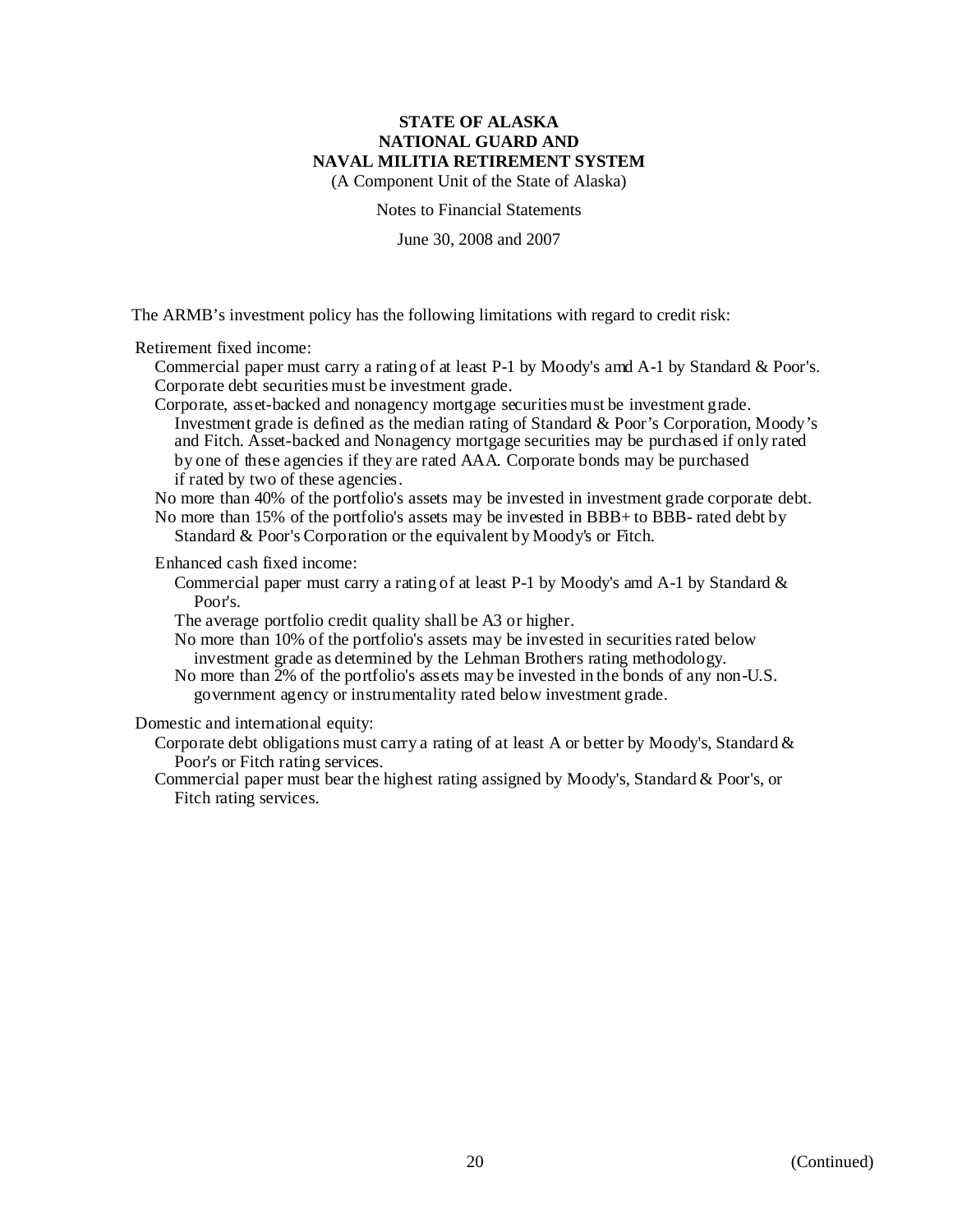(A Component Unit of the State of Alaska)

### Notes to Financial Statements

June 30, 2008 and 2007

At June 30, 2008, the Plan's investments consisted of securities with credit quality ratings issued by nationally recognized statistical rating organizations as follows (using Standard & Poor's Corporation rating scale):

|                         |                                 | Defined benefit                             |                          |                          |  |  |
|-------------------------|---------------------------------|---------------------------------------------|--------------------------|--------------------------|--|--|
|                         |                                 | <b>Internally Managed Fixed income pool</b> |                          |                          |  |  |
|                         |                                 | Short                                       |                          | <b>Enhanced</b>          |  |  |
|                         | $\mathbf{R}$ ating <sup>1</sup> | te rm                                       | <b>Retirement</b>        | cash                     |  |  |
| Commercial Paper        | Not Rated                       | 6.80 %                                      | %                        | %                        |  |  |
| U. S. Treasury Notes    | <b>AAA</b>                      |                                             | 9.89                     |                          |  |  |
| U.S. Treasury Bonds     | <b>AAA</b>                      |                                             | 4.00                     |                          |  |  |
| U. S. Government Agency | AAA                             | 44.00                                       | 1.34                     |                          |  |  |
| U. S. Government Agency | Not R ated                      |                                             | 0.46                     |                          |  |  |
| Municipal Bonds         | AA                              |                                             | 0.04                     |                          |  |  |
| Mortgage-backed         | <b>AAA</b>                      | 2.99                                        | 45.33                    | 19.37                    |  |  |
| Mortgage-backed         | AA                              | 0.20                                        | $\overline{\phantom{a}}$ |                          |  |  |
| Mortgage-backed         | A                               | 0.12                                        |                          |                          |  |  |
| Mortgage-backed         | <b>BBB</b>                      | $\blacksquare$                              |                          | 2.36                     |  |  |
| Mortgage-backed         | Not Rated                       | 0.24                                        | 7.68                     | 7.70                     |  |  |
| Other Asset-backed      | <b>AAA</b>                      | 16.17                                       | 3.88                     | 23.11                    |  |  |
| Other Asset-backed      | AA                              | 0.63                                        | 0.22                     | 0.43                     |  |  |
| Other Asset-backed      | $\mathsf{A}$                    | 2.53                                        | 0.24                     | 0.13                     |  |  |
| Other Asset-backed      | <b>BBB</b>                      | 0.24                                        | 0.47                     | 11.75                    |  |  |
| Other Asset-backed      | <b>BB</b>                       | 0.92                                        | 0.53                     | 0.92                     |  |  |
| Other Asset-backed      | Not Rated                       | $\equiv$                                    | $\overline{\phantom{a}}$ | $\overline{\phantom{0}}$ |  |  |
| Corporate B onds        | <b>AAA</b>                      | 2.01                                        | 1.23                     | 1.50                     |  |  |
| Corporate B onds        | AA                              | 12.20                                       | 4.42                     | 3.42                     |  |  |
| Corporate B onds        | A                               | 4.10                                        | 9.07                     | 6.41                     |  |  |
| Corporate B onds        | <b>BBB</b>                      |                                             | 4.69                     | 2.46                     |  |  |
| Corporate B onds        | Not Rated                       | 1.09                                        | 0.51                     | 0.80                     |  |  |
| Yankees:                |                                 |                                             |                          |                          |  |  |
| Government              | <b>BBB</b>                      |                                             | 0.25                     | L,                       |  |  |
| Government              | Not Rated                       |                                             | 0.22                     | ÷,                       |  |  |
| Corporate               | AA                              | 3.81                                        | 0.62                     | 2.92                     |  |  |
| Corporate               | A                               | 1.26                                        | 1.16                     | 0.92                     |  |  |
| Corporate               | <b>BBB</b>                      |                                             | 0.58                     | 0.93                     |  |  |
| Corporate               | Not Rated                       | 0.74                                        | 0.22                     | 3.47                     |  |  |
| No Credit Exposure      |                                 | (0.05)                                      | 2.95                     | 11.40                    |  |  |
|                         |                                 | $100.00~\%$                                 | 100.00 %                 | 100.00 %                 |  |  |

<sup>1</sup>Rating modifiers are not disclosed.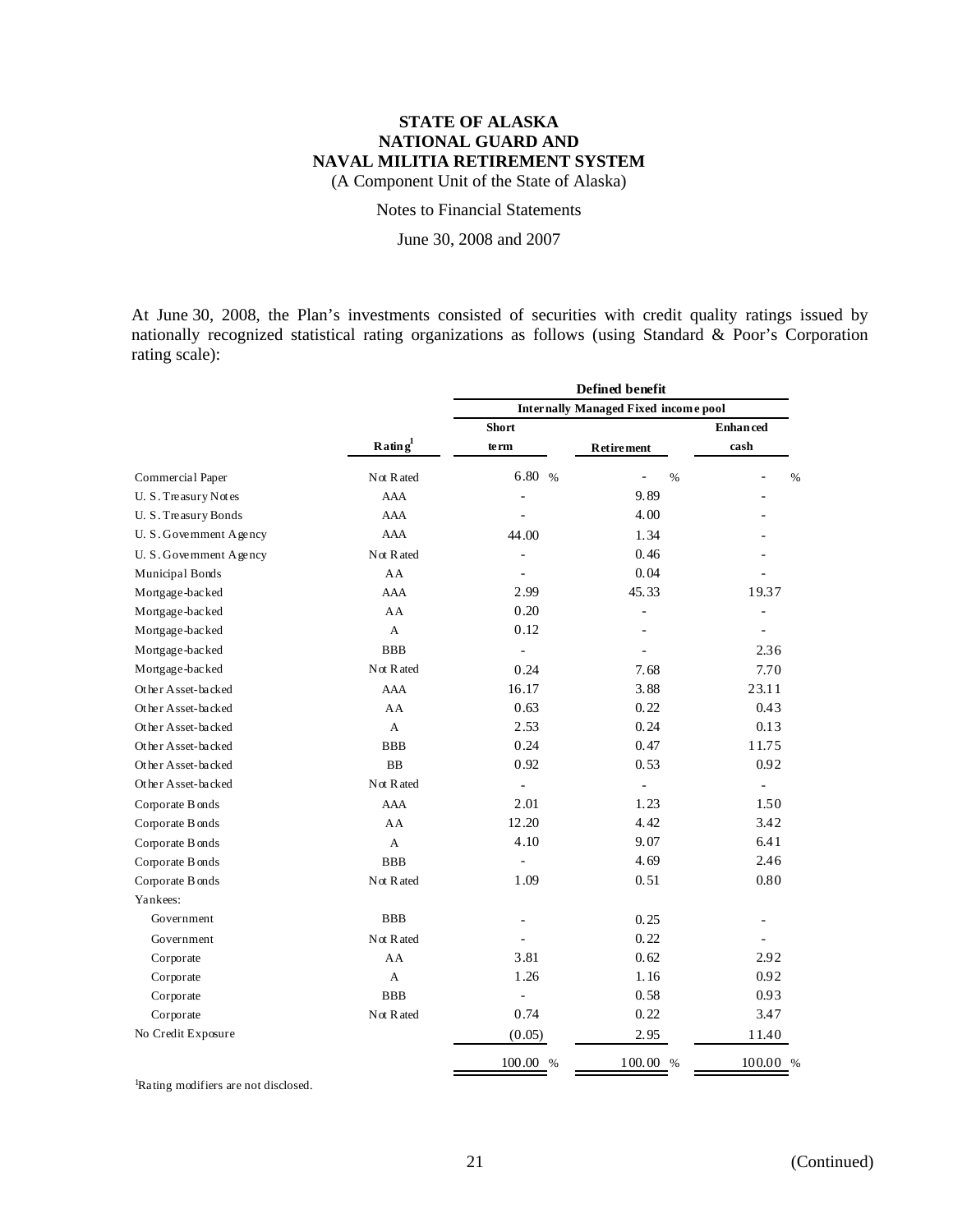(A Component Unit of the State of Alaska)

Notes to Financial Statements

June 30, 2008 and 2007

Securities lending collateral was invested in a registered 2(a)–7 money market fund that was not rated.

### *(g) Custodial Credit Risk – Deposits*

Custodial credit risk is the risk that deposits may not be returned in the event of a bank failure. The ARMB does not have a policy in relation to custodial credit risk for deposits. At June 30, 2008, the Plan's investment had the following uncollateralized and uninsured deposits:

|                           | Amount |
|---------------------------|--------|
| International equity pool | 8,799  |

### *(h) Foreign Currency Risk*

Foreign currency risk is the risk that changes in exchange rates will adversely impact the fair value of an investment.

The ARMB's policy with regard to foreign currency risk in the international equity pool is to permit the Plan to hold up to fifteen percent of total investments in international equity.

At June 30, 2008, the Plan's investment in the international equity pool had exposure to foreign currency risk with the following deposits:

| Currency           | Amount      |
|--------------------|-------------|
| Australian Dollar  | \$<br>(32)  |
| Brazilian Real     | 39          |
| Canadian Dollar    | 56          |
| Danish Krone       | 603         |
| Euro Currency      | 1,528       |
| Hong Kong Dollar   | 567         |
| Japanese Yen       | 5,301       |
| New Zealand Dollar | 71          |
| Norwegian Krone    | 277         |
| Pound Sterling     | 222         |
| Swedish Krona      | 135         |
| Swiss Franc        | (3)         |
|                    | \$<br>8,764 |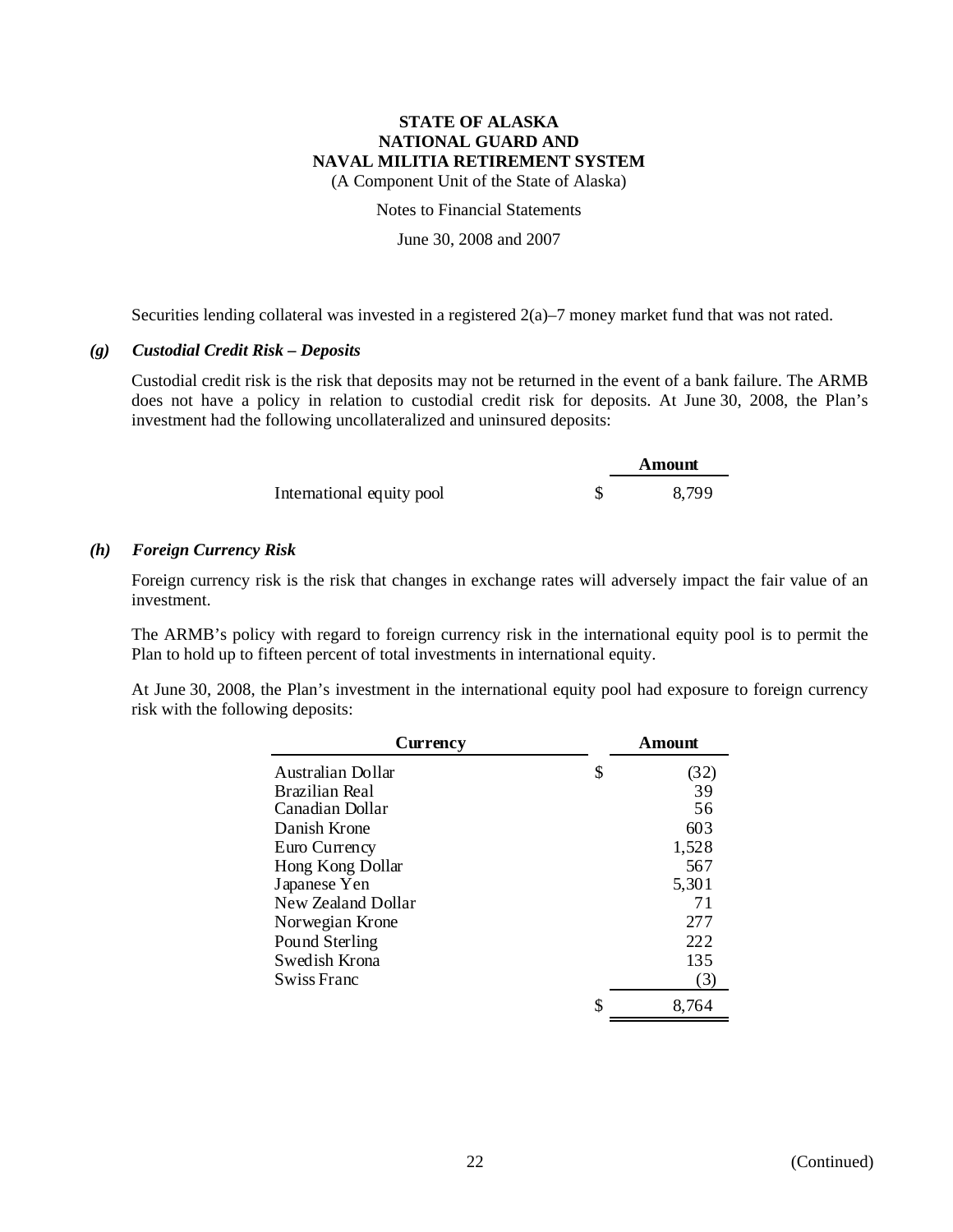(A Component Unit of the State of Alaska)

Notes to Financial Statements

June 30, 2008 and 2007

At June 30, 2008, the Plan's investment in the international equity pool had exposure to foreign currency risk with the following investments:

| Currency           | <b>International</b><br>equity pool |
|--------------------|-------------------------------------|
| Australian Dollar  | \$<br>58,403                        |
| Brazilian Real     | 11,372                              |
| Canadian Dollar    | 77,078                              |
| Danish Krone       | 20,651                              |
| Euro Currency      | 762,921                             |
| Hong Kong Dollar   | 60,492                              |
| Indonesian Rupah   | 7,505                               |
| Japanese Yen       | 561,326                             |
| Mexican Peso       | 1,111                               |
| New Taiwan Dollar  | 2,759                               |
| New Zealand Dollar | 3,743                               |
| Norwegian Krone    | 19,679                              |
| Polish Zloty       | 435                                 |
| Pound Sterling     | 483,836                             |
| Singapore Dollar   | 19,280                              |
| South African Rand | 11,007                              |
| South Korean Won   | 16,091                              |
| Swedish Krona      | 35,508                              |
| Swiss Franc        | 213,445                             |
|                    | \$<br>2,366,642                     |

#### *(i) Concentration of Credit Risk*

Concentration of credit risk is the risk of loss attributed to the magnitude of a government's investment in a single issuer.

Treasury's policy with regard to concentration of credit risk for the Short-term Fixed Income Pool is to prohibit the purchase of more than five percent of the portfolio's assets in corporate bonds of any one company or affiliated group.

The ARMB's policy with regard to concentration of credit risk for the Domestic Fixed Income Pool is to prohibit the purchase of more than five percent of the portfolio's assets in corporate bonds of any one company or affiliated group.

At June 30, 2008, the Plan's invested assets included \$4.5 million in Federal National Mortgage Association securities, which represented 16% of the Plan's total invested assets and \$1.8 million in Federal Home Loan Mortgage Corporation securities, which represented 7% of the Plan's total invested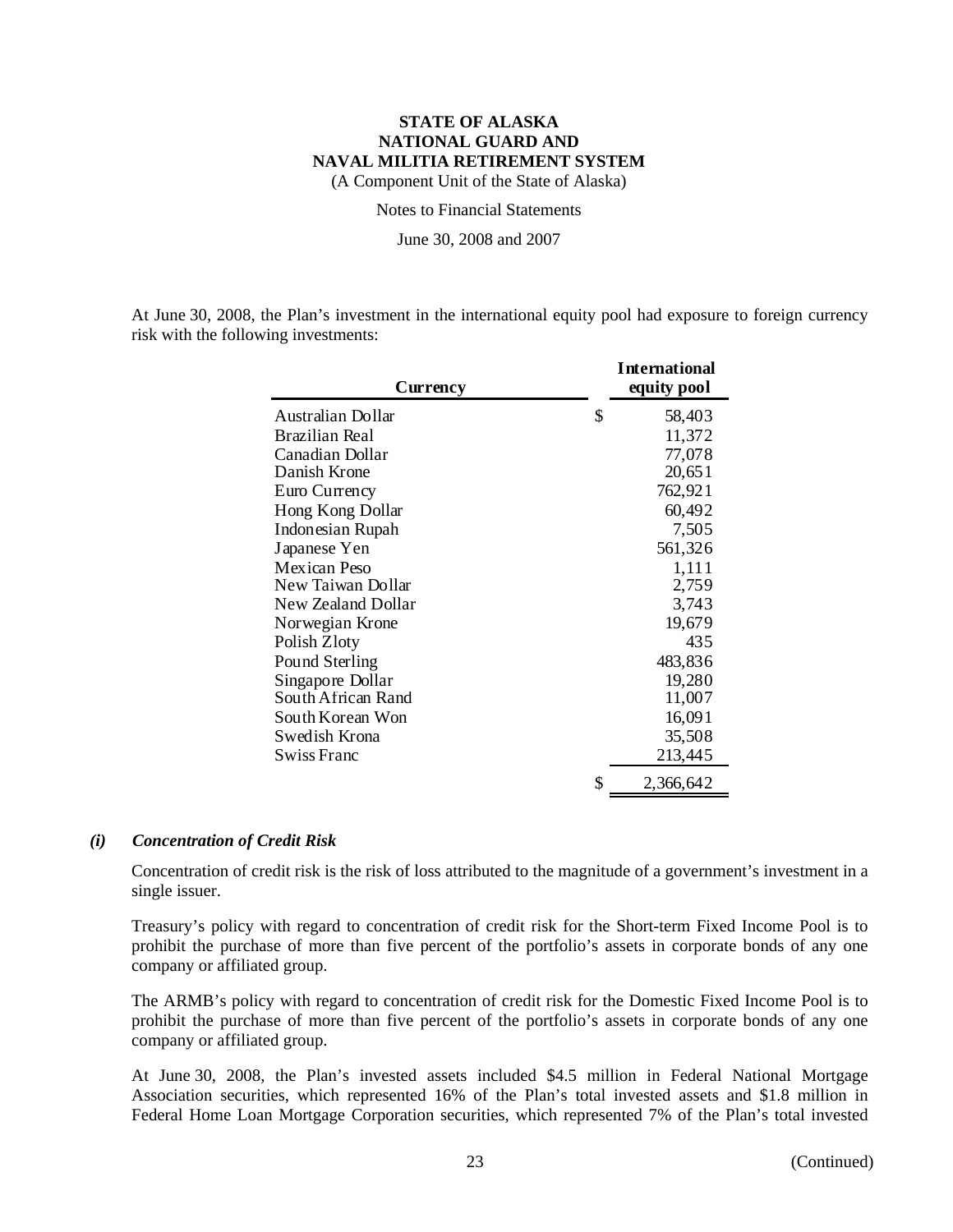(A Component Unit of the State of Alaska)

Notes to Financial Statements

June 30, 2008 and 2007

assets. Federal National Mortgage Association and Federal Home Loan Mortgage Corporation securities are not classified as corporate bonds.

#### **(4) Foreign Exchange, Foreign Exchange Contracts and Off–Balance Sheet Risk**

The Plan's international equity pool's investment income includes the following at June 30:

|                                                        | 2008    | 2007   |
|--------------------------------------------------------|---------|--------|
| Net realized gain on foreign currency                  | 106.010 | 55,766 |
| Net unrealized gain on foreign currency                |         | 40     |
| Net realized gain (loss) on foreign exchange contracts | (117)   | 320    |

The international equity pool includes foreign currency forward contracts to buy and sell specified amounts of foreign currencies at specified rates on specified future dates for the purpose of hedging existing security positions. The maturity periods for these contracts range from eight to one hundred and twenty– four days. The Plan had net unrealized gains (losses) with respect to such contracts, calculated using forward rates at June 30, as follows:

|                                            | 2008   | 2007  |
|--------------------------------------------|--------|-------|
| Contract sales                             | 33,907 | 1,748 |
| Less fair value                            | 33,721 | .737  |
| Net unrealized gains (losses) on contracts | 186    |       |

The counterparties to the foreign currency forward contracts consist of a diversified group of financial institutions. Credit risk exposure exists to the extent of nonperformance by these counterparties; however, the risk of default is considered to be remote. The market risk is limited to the difference between contractual rates and forward rates at the balance sheet date.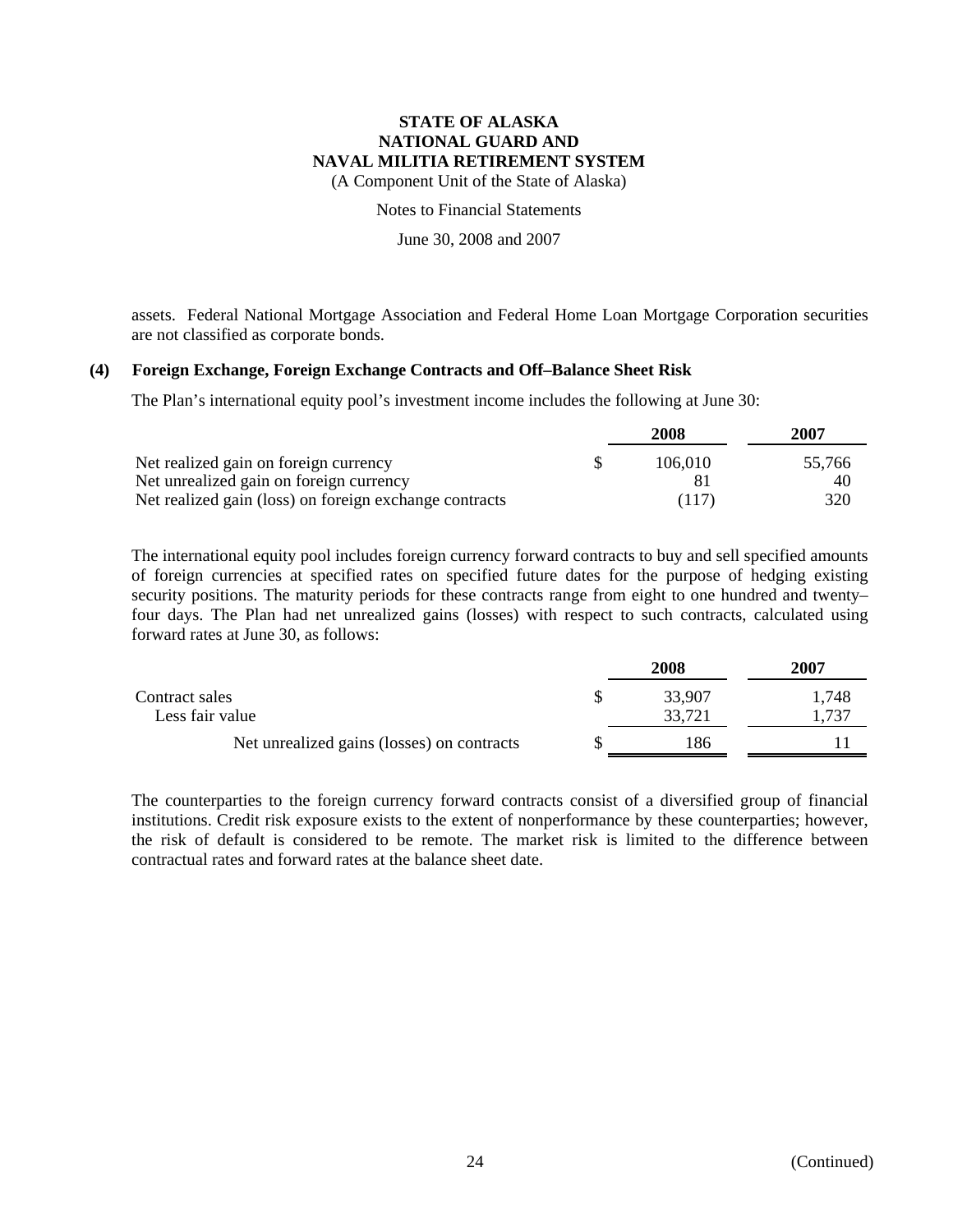(A Component Unit of the State of Alaska)

#### Notes to Financial Statements

June 30, 2008 and 2007

#### **(5) Commitments**

The ARMB entered into an agreement through an external investment manager to provide capital funding for a domestic equity limited partnership. At June 30, 2008, the Plan's invested asset's share of the unfunded commitment total \$132,924. This commitment can be withdrawn annually in December with ninety days notice.

### **(6) Securities Lending**

Alaska Statute 37.10.071 authorized the ARMB to lend assets, under an agreement and for a fee, against deposited collateral of equivalent fair value. In February 2008, the ARMB voted to suspend its securities lending agreement with the Bank, which lent equity and domestic fixed income securities. Prior to suspension, the Bank, acting as the ARMB's agent under the agreement, transferred securities to broker agents or other entities for collateral in the form of cash or securities and simultaneously agreed to return the collateral for the same securities in the future. There were no securities on loan at June 30, 2008.

At June 30, 2007, the fair value of securities on loan allocable to the Plan totaled \$1,845,930. While the securities lending agreement was active, there was no limit to the amount that can be loaned and the ARMB is able to sell securities on loan. International equity security loans are collateralized at not less than 105 percent of their fair value. All other security loans are collateralized at not less than 102 percent of their fair value. Loaned securities and collateral were marked to market daily and collateral was received or delivered the following day to maintain collateral levels.

Cash collateral was invested in a registered  $2(a)$ –7 money market fund. Maturities of investments in the money market fund generally did not match the maturities of the loaned securities because the lending agreements were terminable at will. Collateral securities could have been pledged or sold upon borrower default. Securities under loan, cash collateral and cash collateral payable were recorded on the financial statements at fair value. The Bank, the Plan and the borrower received a fee from earnings on invested collateral. The Bank and the Plan shared a fee paid by the borrower for loans not collateralized with cash.

There was limited credit risk associated with the lending transactions since the ARMB was indemnified by the Bank against any loss resulting from counterparty failure or default on a loaned security or its related income distributions. The Bank further indemnified the ARMB against loss due to borrower rebates in excess of earnings on cash collateral. Indemnifications are subject to limitation relating to war, civil unrest or revolution, or beyond the reasonable control of the Bank.

For the year ended June 30, 2008 and 2007, there were no losses incurred as a result of securities lending transactions and there were no significant violations of legal or contractual provisions or failures by any borrowers to return loaned securities.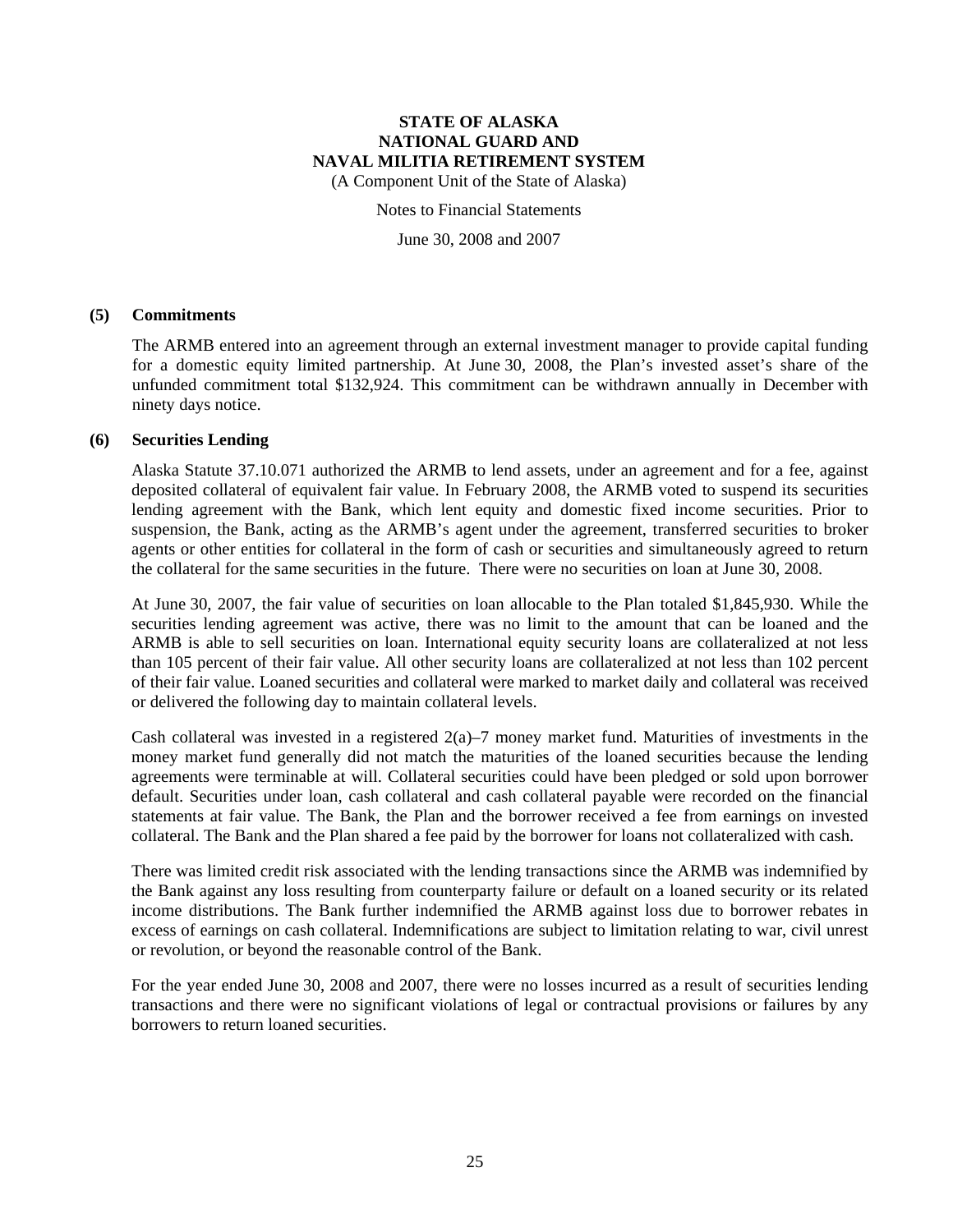(A Component Unit of the State of Alaska)

#### Notes to Financial Statements

June 30, 2008 and 2007

#### **(7) Funded Status and Funding Progress**

The funded status of the Plan is as follows:

| Actuarial valuation date | Actuarial<br>value of<br>assets | <b>Actuarial</b><br>Accrued<br>Liabi lity<br>$(AAL)$ –<br>Entry Age | <b>Unfunded</b><br>Actuarial<br><b>Accrued</b><br>Li ab ilit v<br>(UAAL) | <b>Funded ratio</b> | Covered<br>payroll | UAAL as a<br>percentage of<br>covered<br>payroll |
|--------------------------|---------------------------------|---------------------------------------------------------------------|--------------------------------------------------------------------------|---------------------|--------------------|--------------------------------------------------|
| June 30, 2006            | 15,587,569                      | 25.457.589                                                          | 9.870.020                                                                | 61.2%               | N/A                | N/A                                              |

Actuarial valuations of an ongoing plan involve estimates of the value of reported amounts and assumptions about the probability of occurrence of events far into the future. Examples include assumptions about future employment, mortality, and healthcare cost trend. Actuarially determined amounts are subject to continual revisions as actual results are compared with past expectations and new estimates are made about the future. The schedule of funding progress, presented as required supplementary information following the notes to the financial statements, present multi-year trend information about whether the actuarial values of plan assets are increasing or decreasing over time relative to the actuarial accrued liabilities for benefits.

The accompanying schedule of employer contributions presents trend information about the amounts contributed to the plan by employers in comparison to the actuarially required contribution (ARC), an amount that is actuarially determined in accordance with the parameters of GASB 43. The ARC represents a level of funding that, if paid on an on-going basis, is projected to cover normal cost for each year and amortize any unfunded actuarial liabilities (or funding excess) over a period not to exceed thirty years.

Projections of benefits for financial reporting purposes are based on the substantive plan (the plan as understood by the employer and plan members) and include the types of benefits provided at the time of each valuation and the historical pattern of sharing benefit costs between the employer and plan members to that point. The actuarial method and assumptions used include techniques that are designed to reduce the effects of short-term volatility in actuarial accrued liabilities and the actuarial value of assets, consistent with the long-term perspective of the calculations. Additional information as of the latest actuarial valuation follows:

| Valuation date                | June 30, 2006                                            |
|-------------------------------|----------------------------------------------------------|
| Actuarial cost method         | Entry age normal                                         |
| Amortization method           | Level dollar, closed                                     |
| Remaining amortization period | 20 years less average military service of active members |
| Asset valuation method        | 5 year smoothed market                                   |

Actuarial assumptions: Investment rate of return 7.25%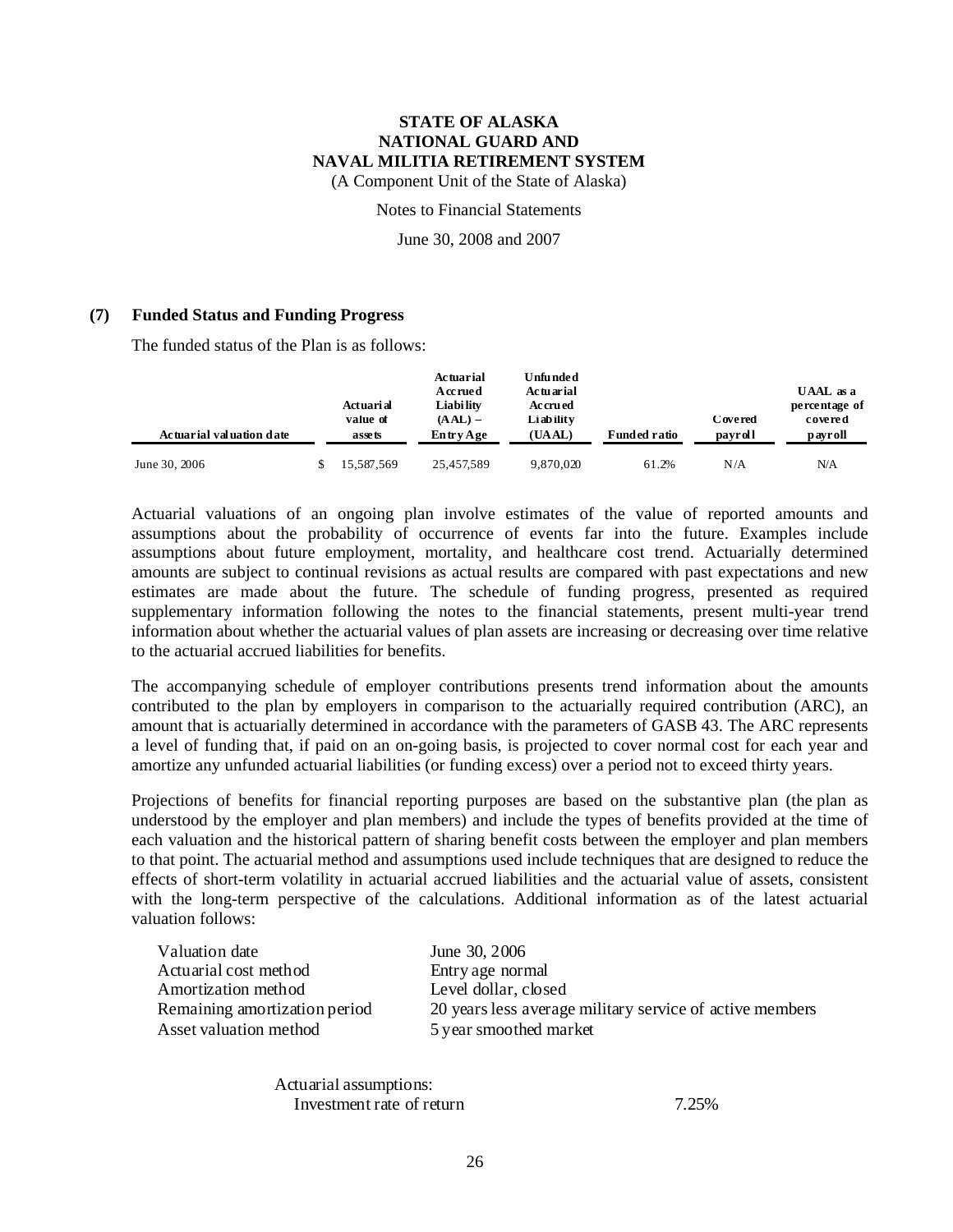(A Component Unit of the State of Alaska)

Notes to Financial Statements

June 30, 2008 and 2007

### **(8) Subsequent Event**

Recent market conditions have resulted in an unusually high degree of volatility and increased the risks and short-term liquidity associated with certain investments held by the Plan, which could impact the value of investments after the date of these financial statements. Estimated losses through November 30, 2008 are \$4.4 million, which could ultimately affect the funded status of the Plan. The ultimate impact on the funded status will be determined based upon market conditions in effect when the annual actuarial valuation report for the year ended June 30, 2010 is performed.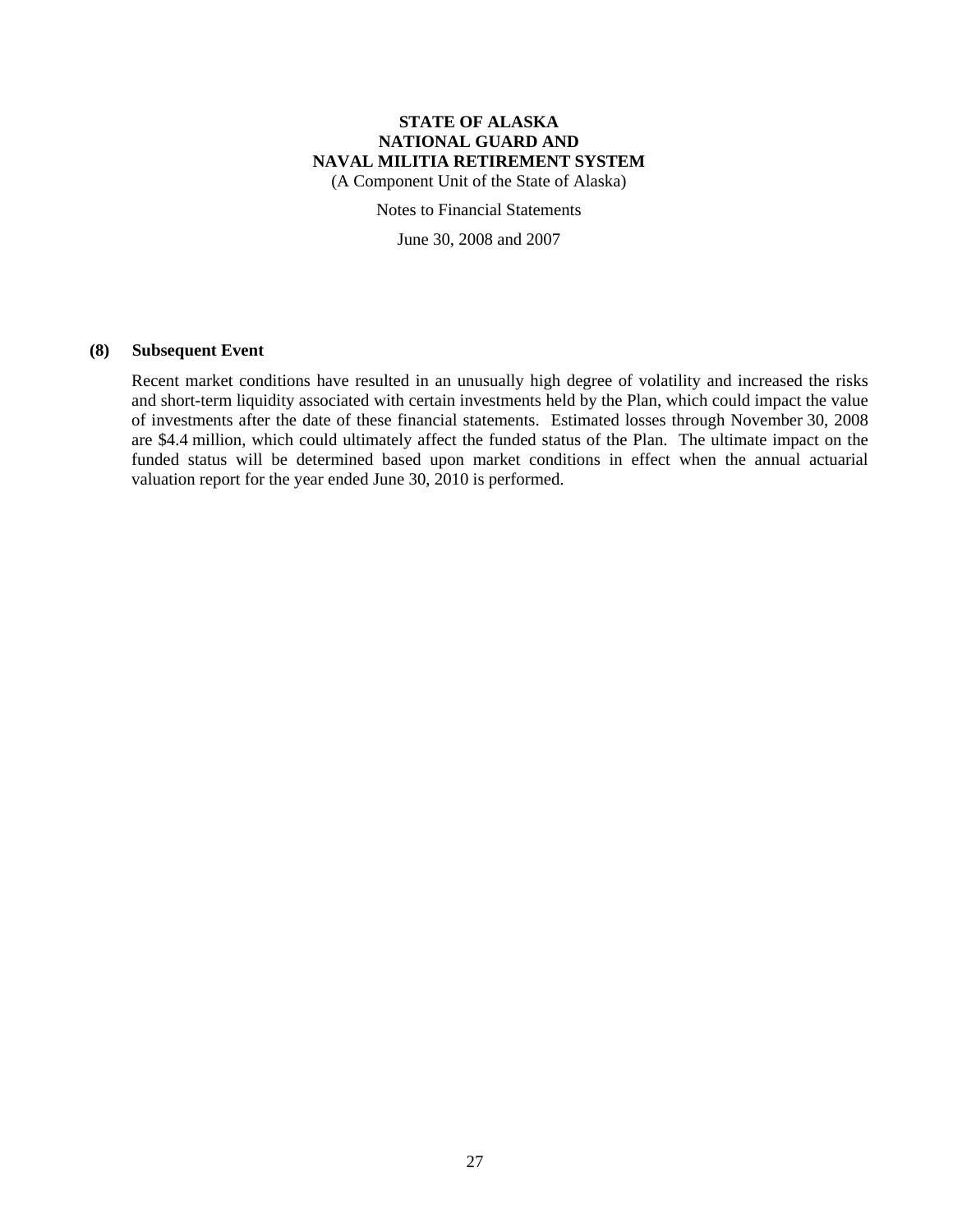(A Component Unit of the State of Alaska)

### Required Supplementary Information

Schedule of Funding Progress

June 30, 2008

| <b>Actuarial</b><br>valuation<br>date as of<br><b>June 30</b> | Actuarial<br>value of<br>plan assets | <b>Actuarial</b><br>accrued<br><b>liabilities</b><br>(AAL) | <b>Unfunded</b><br>actuarial<br>accrued<br><b>liabilities</b><br>(UAAL) | <b>Funded</b><br>ratio | Covered<br>payroll | <b>UAAL</b> as a<br>percentage<br>of covered<br>payroll |
|---------------------------------------------------------------|--------------------------------------|------------------------------------------------------------|-------------------------------------------------------------------------|------------------------|--------------------|---------------------------------------------------------|
| 2002                                                          | 12.114.025                           | 20.545.214                                                 | (8,431,189)                                                             | 59.0%                  | N/A                | N/A                                                     |
| 2004                                                          | 13,391,055                           | 19.749.305                                                 | (6,358,250)                                                             | 67.8                   | N/A                | N/A                                                     |
| 2006                                                          | 15,587,569                           | 25,457,589                                                 | (9,870,020)                                                             | 61.2                   | N/A                | N/A                                                     |

See accompanying notes to required supplementary information and independent auditors' report.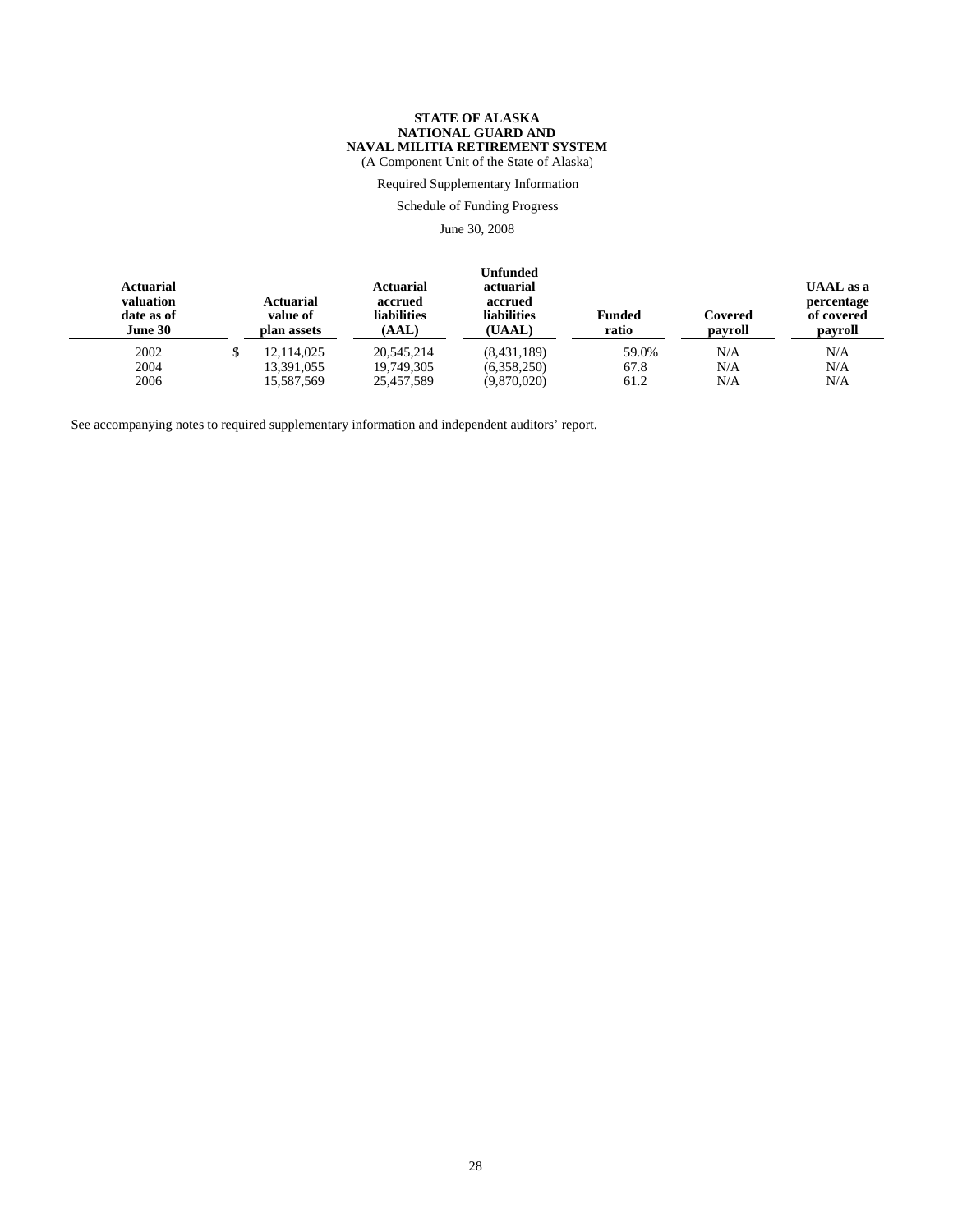#### **STATE OF ALASKA NATIONAL GUARD AND NAVAL MILITIA RETIREMENT SYSTEM** (A Component Unit of the State of Alaska)

Required Supplementary Information

### Schedule of Employer Contributions

June 30, 2008

| <b>Year ended</b><br>June 30 | <b>Actuarial</b><br>valuation<br>date as of<br><b>June 30</b> <sup>(1)</sup> | Annual<br>required<br>contribution | Annual<br>actual<br>contribution | <b>Percentage</b><br>contributed |     | Supplemental<br>contribution |
|------------------------------|------------------------------------------------------------------------------|------------------------------------|----------------------------------|----------------------------------|-----|------------------------------|
| 2003                         | 2000                                                                         | \$<br>1.322.502                    | 1,322,500                        | 100.0%                           | -\$ |                              |
| 2004                         | 2000                                                                         | 1.322.502                          | 1.322.500                        | 100.0                            |     |                              |
| 2005                         | 2002                                                                         | 2,025,257                          | 1.996.800                        | 99.0                             |     |                              |
| 2006                         | 2002                                                                         | 2,025,257                          | 2,053,800                        | 101.0                            |     |                              |
| 2007                         | 2004                                                                         | 1,737,406                          | 1,737,406                        | 100.0                            |     |                              |
| 2008                         | 2004                                                                         | 1,737,406                          | 1,737,406                        | 100.0                            |     | 10,000,000                   |

(1) Actuarial valuation related to annual required contribution for fiscal year.

See accompanying notes to required supplementary information and independent auditors' report.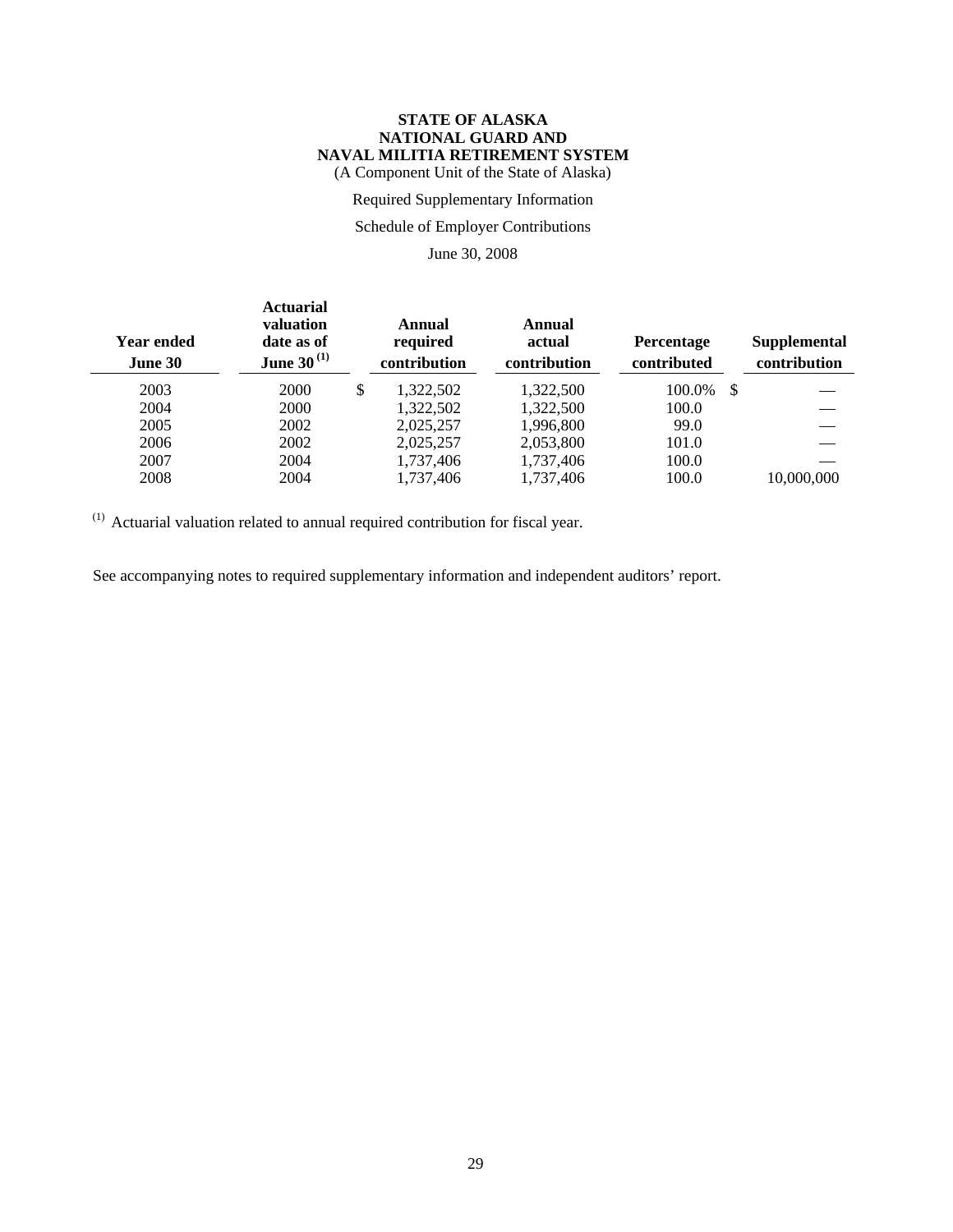(A Component Unit of the State of Alaska)

Notes to Required Supplementary Information

June 30, 2008 and 2007

#### **(1) Description of Schedule of Funding Progress**

Each time a new benefit is added which applies to service already rendered, an "unfunded actuarial accrued liability" is created. Laws governing the Plan require that these additional liabilities be financed systematically over a period of future years. Also, if actual financial experiences are less favorable than assumed financial experiences, the difference is added to the unfunded actuarial accrued liability.

#### **(2) Actuarial Assumptions and Methods**

The actuarial valuation was prepared by Buck Consultants. The significant actuarial assumptions used in the valuation as of June 30, 2006, are as follows:

- a. Actuarial cost method Entry Age Normal Actuarial Cost, unfunded actuarial accrued liability amortized over twenty years reduced by the average total military service of active members.
- b. Interest 7.25% per year, compounded annually, net of expenses.
- c. Mortality basis 1994 Group Annuity Mortality Basic Table for males and females, 1994 base year.
- d. Turnover assumed at 25% in the first year and at 8% in the second; both rates are independent of age. Turnover after the second year is assumed to follow the T–3 Table published in the Pension Actuary's Handbook.

| Age | Rate    |  |  |
|-----|---------|--|--|
| 30  | 0.04930 |  |  |
| 40  | 0.04041 |  |  |
| 50  | 0.02172 |  |  |

- e. Disability rate assumed to follow disability rates under the Group Long Term Disability policies, as given in the 1978 Society of Actuaries Study.
- f. Retirement age active members are assumed to retire after 20 years of service except if they complete 20 years of total military service before age 55, it is assumed that they will work one–half of the remaining years to age 55. Vested terminated members are assumed to retire at current age or age 50, whichever is later.
- g. Asset valuation effective June 30, 2006, the asset valuation method recognizes 20% of the investment gain or loss in each of the current and preceding four years. This method is initialized as of June 30, 2006 at market value and will be phased in over the next five years. Valuation assets are constrained to a range of 80% to 120% of the market value of assets.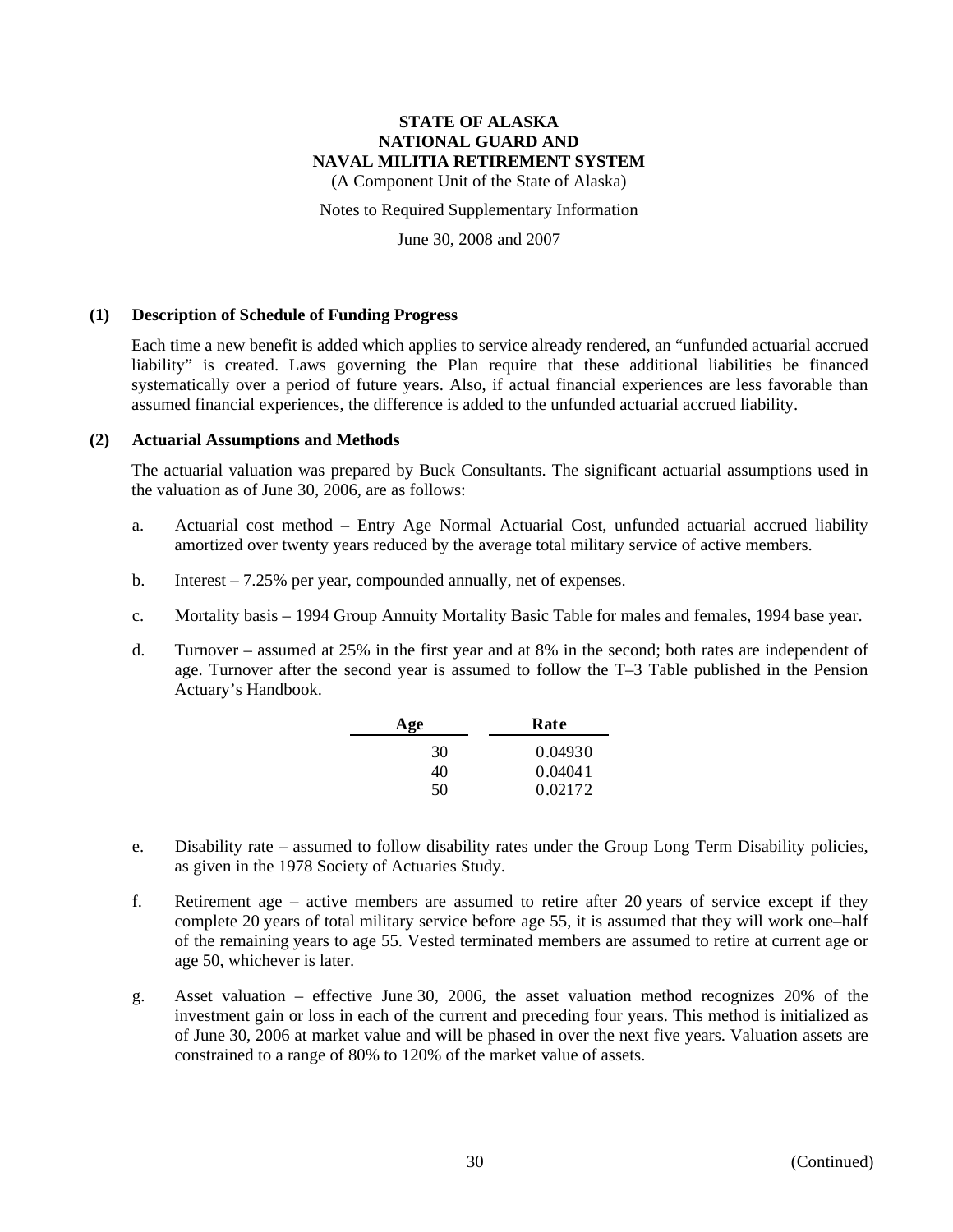(A Component Unit of the State of Alaska)

#### Notes to Required Supplementary Information

June 30, 2008 and 2007

The assumptions and methods, when applied in combination, fairly represent past and anticipated future experience of the Plan. The foregoing actuarial assumptions are based on the presumption that the Plan will continue. Were the Plan to terminate, different actuarial assumptions and other factors might be applicable in determining the actuarial present value of accumulated benefits.

Effective June 30, 2006, there was a change in the actuarial cost methods. The cost method was changed from Projected Unit Credit to Entry Age Normal. The changes in assumptions were adopted by the Board during the October 2006 Board meeting.

#### **Changes in Assumptions from the Last Actuarial Valuation – June 30, 2004 to June 30, 2006**

- (a) Actuarial cost method changed from the Projected Unit Credit Method to the Entry Age Normal Method.
- (b) Interest Rate changed from 8.25% to 7.25% per annum.
- (c) Retirement rates extended from an expected retirement age of 60 regardless of service to age 60 and 20 years of service.
- (d) Asset Valuation Method changed from using the market value of assets without smoothing of gains and losses to a five–year smoothing assets valuation method to be phased-in over the next five years with the first phase–in recognized during FY07.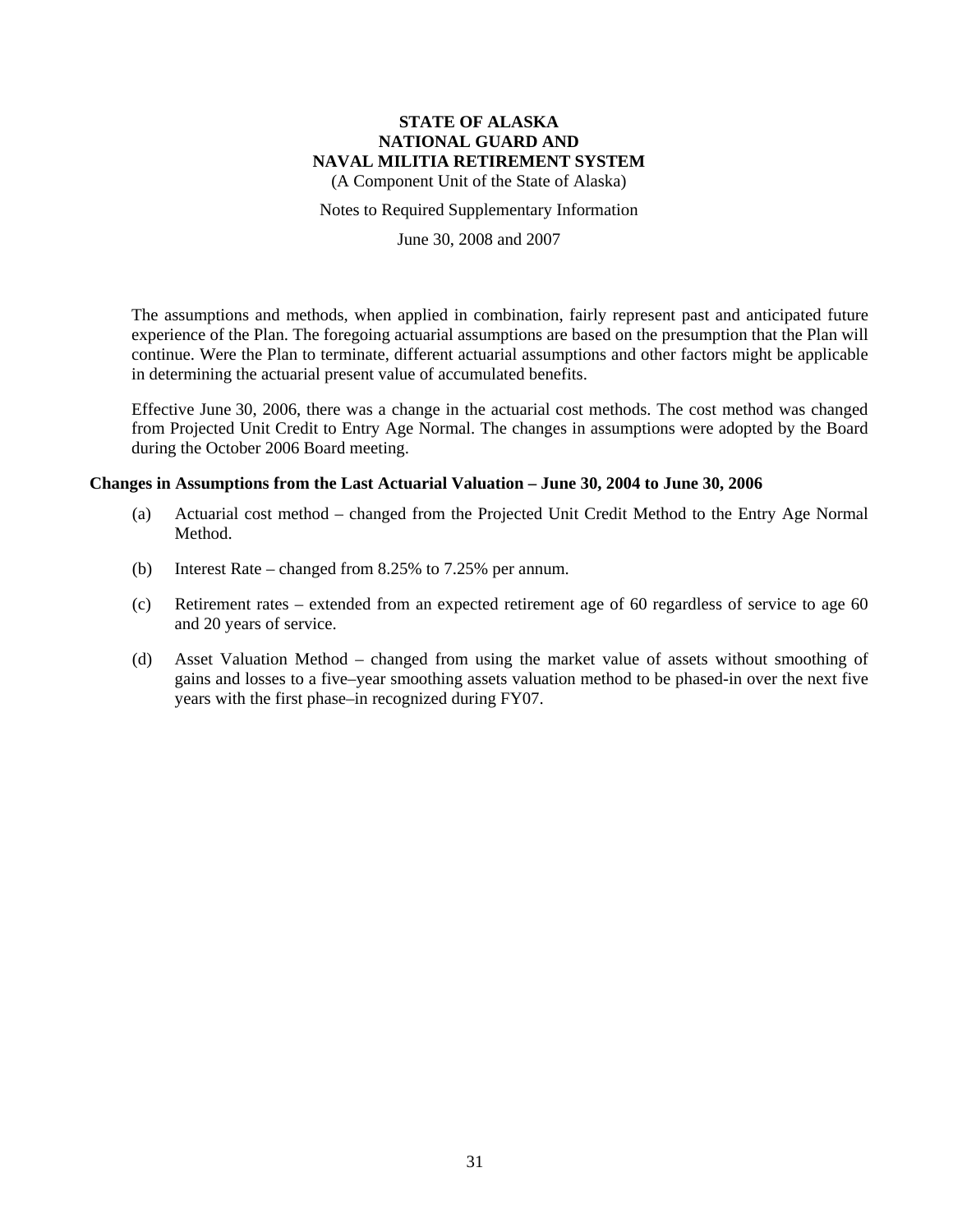#### **STATE OF ALASKA NATIONAL GUARD AND NAVAL MILITIA RETIREMENT SYSTEM** (A Component Unit of the State of Alaska)

#### Schedule of Administrative and Investment Deductions

### Year ended June 30, 2008 with Summarized Financial Information for 2007

|                             |                       |                   | <b>Totals</b> |         |  |
|-----------------------------|-----------------------|-------------------|---------------|---------|--|
|                             | <b>Administrative</b> | <b>Investment</b> | 2008          | 2007    |  |
| Personal services:          |                       |                   |               |         |  |
| Wages                       | \$<br>53,417          | 1,948             | 55,365        | 47,115  |  |
| <b>Benefits</b>             | 28,853                | 869               | 29,722        | 27,608  |  |
| Total personal services     | 82,270                | 2,817             | 85,087        | 74,723  |  |
| Contractual services:       |                       |                   |               |         |  |
| Accounting and auditing     | 5,847                 | 1,508             | 7,355         | 6,960   |  |
| Management and consulting   | 9,858                 | 17,842            | 27,700        | 43,487  |  |
| Other professional services | 1,455                 | 34                | 1,489         | 21,615  |  |
| Communications              | 446                   | 39                | 485           | 1,010   |  |
| Other services              | 17,756                | 1,974             | 19,730        | 22,695  |  |
| Advertising and printing    |                       | 23                | 23            | 31      |  |
| Transportation              | 117                   | 8                 | 125           | 62      |  |
| Securities lending          |                       | 55,393            | 55,393        | 98,512  |  |
| Total contractual services  | 35,479                | 76,821            | 112,300       | 194,372 |  |
| Other:                      |                       |                   |               |         |  |
| Travel                      | 88                    |                   | 88            | 59      |  |
| Supplies                    | 2,002                 | 81                | 2,083         | 2,338   |  |
| Data processing             |                       |                   |               | 1,100   |  |
| Equipment                   | 4,766                 |                   | 4,766         | 690     |  |
| Total other                 | 6,856                 | 81                | 6,937         | 4,187   |  |
| Total administrative and    |                       |                   |               |         |  |
| investment deductions       | \$<br>124,605         | 79,719            | 204,324       | 273,282 |  |

See accompanying independent auditors' report.